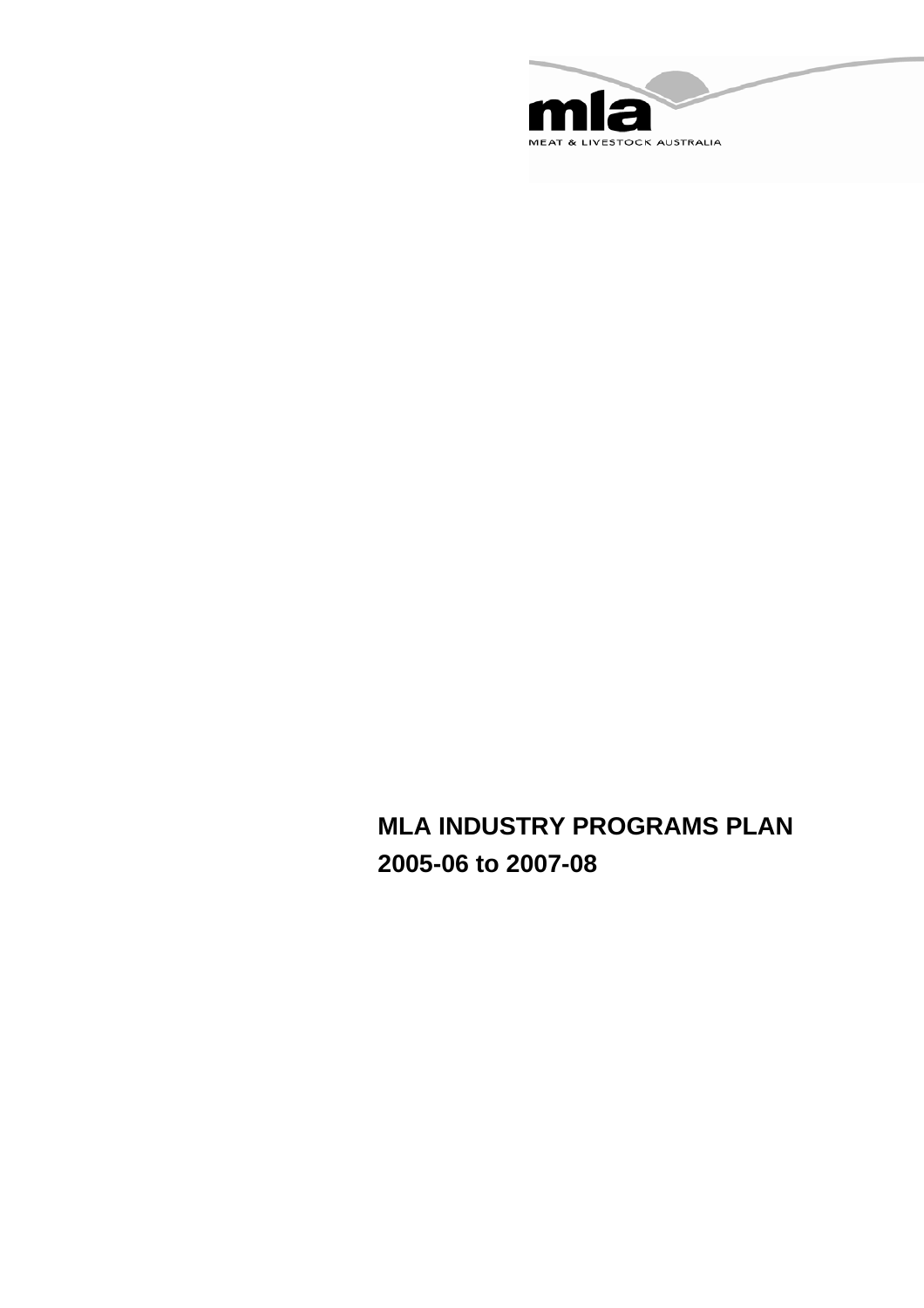# **Table of contents**

and the contract of the contract of the contract of the contract of the contract of the contract of the contract of the contract of the contract of the contract of the contract of the contract of the contract of the contra

|       | Introduction                                    | 3              |
|-------|-------------------------------------------------|----------------|
|       | Link between MISP and Industry programs plan    | 4              |
|       | MISP strategic imperatives                      | 5              |
| 1.1.1 | Domestic marketing - beef                       | 6              |
| 1.1.2 | Domestic marketing - sheepmeat                  | $\overline{7}$ |
| 1.2.1 | Export trade and consumer promotion - beef      | 8              |
| 1.2.2 | Export trade and consumer promotion - sheepmeat | 9              |
| 1.2.3 | Trade development - live exports                | 10             |
| 1.3.1 | Market access - beef                            | 11             |
| 1.3.2 | Market access – sheepmeat                       | 12             |
| 1.4.1 | Red meat product innovation                     | 13             |
| 1.4.2 | Co-products                                     | 14             |
| 2.1   | Meat safety/Issues management                   | 15             |
| 2.2   | <b>Meat Standards Australia</b>                 | 16             |
| 3.1   | Environment - resource management               | 17             |
| 3.2.1 | Animal welfare – on-farm                        | 18             |
| 3.2.2 | Animal welfare - live export                    | 19             |
| 4.1   | Improving productivity                          | 20             |
| 4.2   | Adoption and capacity                           | 21             |
| 4.3   | Supply chain management                         | 22             |
| 4.4   | <b>Market information</b>                       | 23             |
| 5.0   | Strategic research and development program      | 24             |
|       | Industry and corporate communication            | 25             |
|       | <b>AUS-MEAT</b>                                 | 26             |
|       | Live export standards                           | 27             |
|       | Research and development partnerships           | 28             |
|       | Intellectual property management                | 29             |
|       | Corporate services                              | 30             |
|       | Goat industry programs                          | 31             |
|       | Income commentary                               | 32             |
|       | Income and expenditure by funding source        | 33             |
|       |                                                 |                |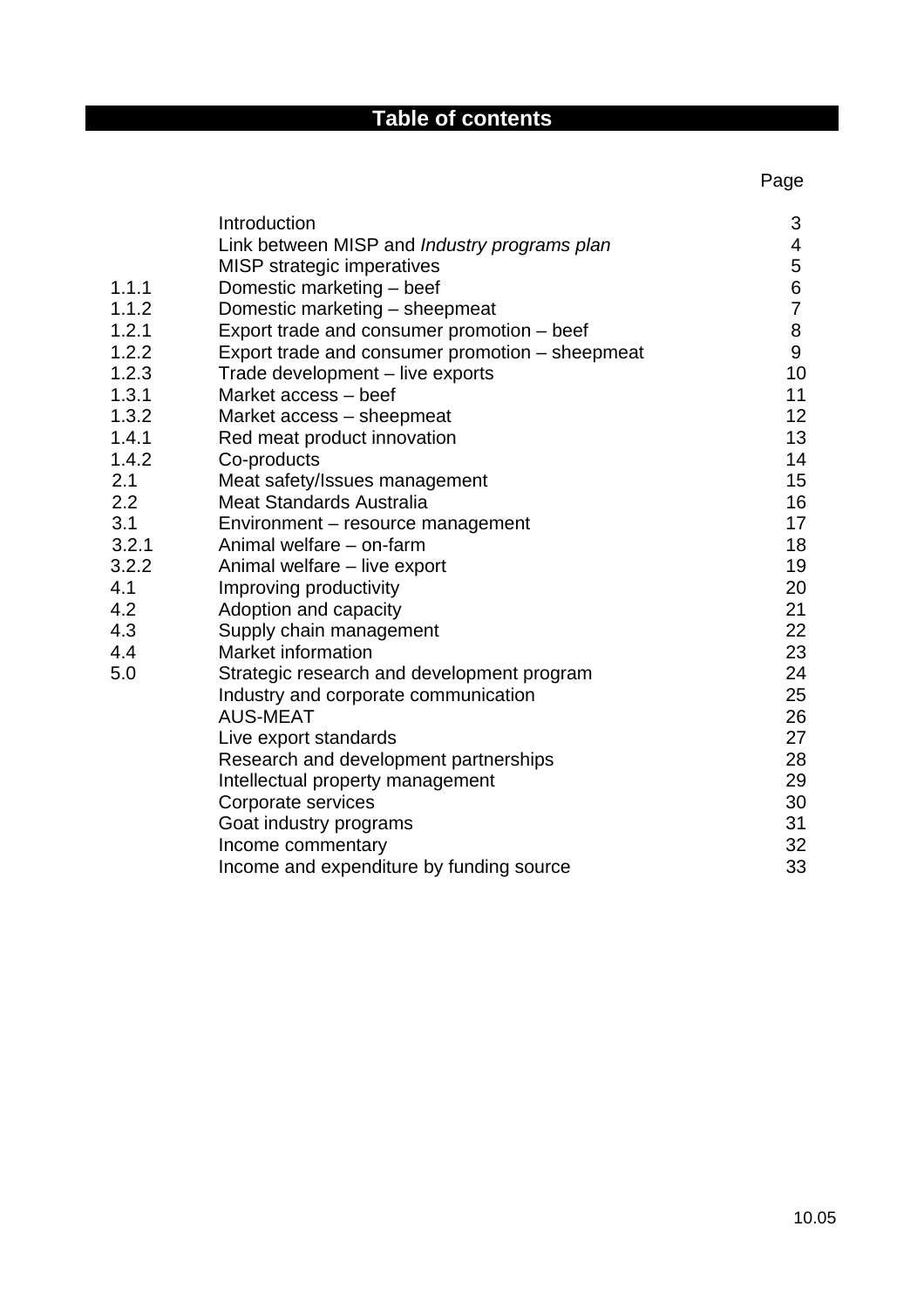# **Introduction**

Meat & Livestock Australia's Industry Programs Plan establishes a clear direction for services to be provided by MLA to improve Australian livestock and red meat productivity, profitability and sustainability.

A thorough reassessment of Australian red meat industry prospects and strategic imperatives was conducted by the Red Meat Industry Council (RMAC) in late 2003. Emerging from this reassessment was a new meat industry strategic plan, titled *More from less: strategic direction for the Australian red meat industry 2004–09*. A new vision, new strategic imperatives and new strategic themes were identified. The MLA's programs, documented in this plan, closely follow the strategic themes of the new meat industry strategic plan. Our programs are also aligned with the government's national and rural research priorities

In recent times, the Australian red meat industry has enjoyed a very favourable operating environment. The BSE-induced exclusion of the US from international markets has opened the way for Australian product to fill the gap in demand, particularly in Japan and Korea. As a result, demand for Australian beef in north Asia has reached unprecedented levels.

While industry is enjoying what is certain to be a short-lived gap in overseas markets, MLA has been keenly focused on preparing for the eventual return of our traditional competitors, as well as the emergence of new competitors. Countries such as Brazil are challenging our markets with cheaper product making it critical for Australia to firmly establish a point of difference for our product. Australia has an enviable reputation for 'safe and natural' red meat products which no other competitor can claim. MLA is working to enhance this differentiation for our products internationally.

Although domestic markets have been strong, short supply and resultant high prices have impacted on lamb demand. Our domestic marketing activities have offset the impact of high prices and we will continue to support sales at home with a range of promotional activities underpinned by science-based nutritional information.

In the on-farm sector we continue to focus on addressing the cost of production. Significant gains have been made over the last decade in reducing the cost of production for both beef and sheepmeat enterprises. A new wave of research is now underway and we are investigating further gains through our Sheep Genomics program and our investment in the Beef Centre for Cooperative Research, as well as a range of other areas.

This plan reflects MLA's resolve to maintain high levels of transparency in our operations. Each program includes objectives, KPIs and a budget. Actual expenditure of funds and progress against KPIs are accounted for in our progress report published each March, and annual report published in October. (This plan, and MLA's reports against it, are published on our website.)

Even though summary KPIs are included, they should be treated cautiously. The nature of R&D and marketing means, in many instances, impacts occur over an extended period of time and measurement in a one-year period is difficult. Additionally, emphasis may change as programs evolved or the operating environment shifts.

Our reporting through the year will document our progress, results and any variance from our planned activities or projected outcomes. We will also continue to deliver information on our activities on an ongoing basis through our establish communications channels.

Ind le ZL.

Mark Spurr Managing Director Meat & Livestock Australia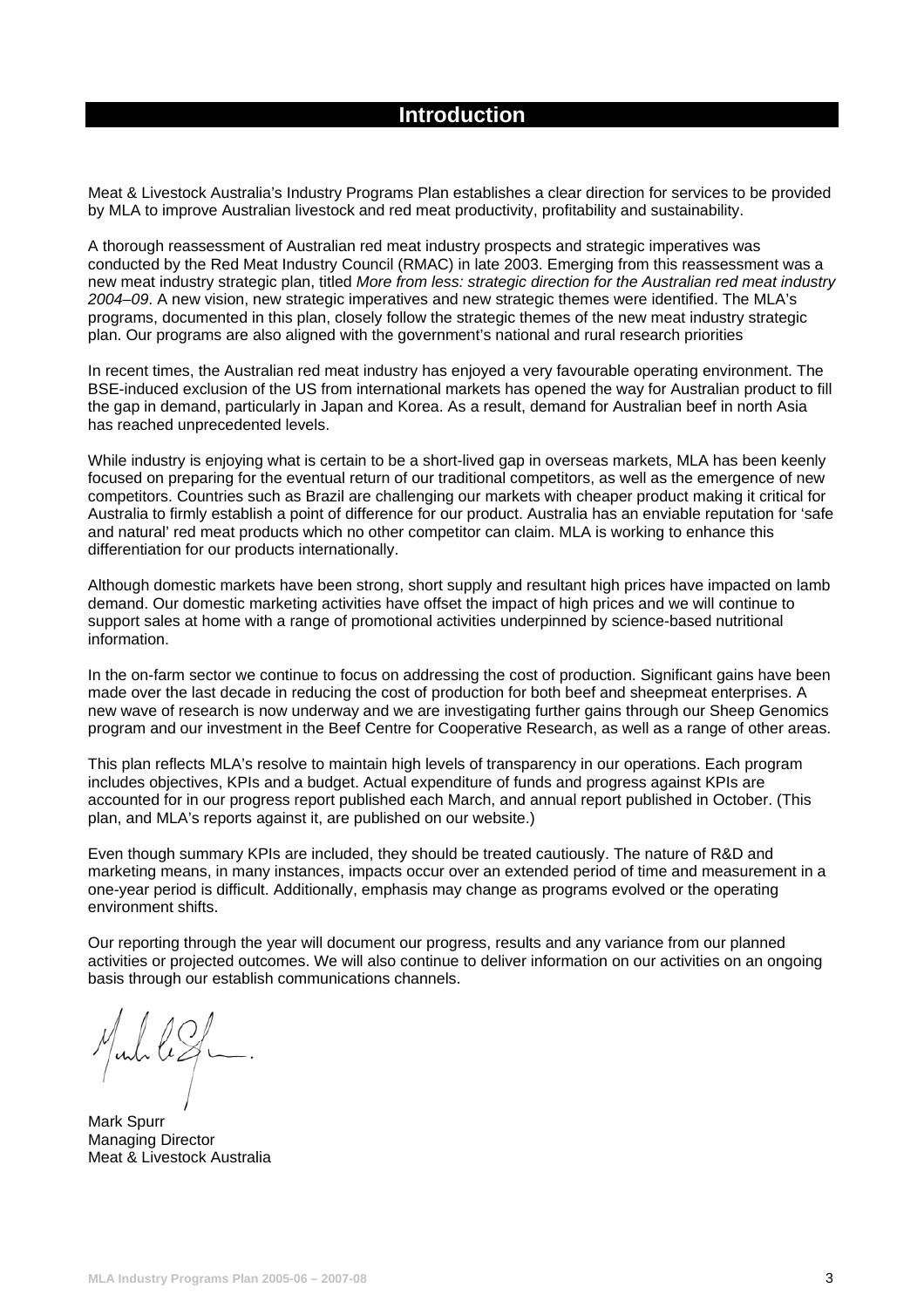# **Link between MISP and Industry Programs Plan**

The following table establishes the correspondence that exists between the current strategic plan developed by RMAC for the Australian red meat industry, *More from less: strategic direction for the Australian red meat industry 2004–09* and the programs contained in this plan. An outline of the MISP 2004–09 is contained in figure 1. The full document can be found at http://www.rmac.com.au/reports.

# • **MISP strategic imperative: markets and consumers**

# o **MISP strategic theme: market access**

- Market access beef
- Market access sheepmeat
- Market access live export
- o **MISP strategic theme: product marketing** 
	- Domestic marketing beef
	- **Domestic marketing sheepmeat**
	- Export trade and consumer promotion beef<br>Export trade and consumer promotion
	- Export trade and consumer promotion sheepmeat
- o **MISP strategic theme: value adding** 
	- Red meat product innovation
	- Co-products
- **MISP strategic imperative: product** 
	- o **MISP strategic theme: food safety** 
		- **Neat safety/Issues management**
	- o **MISP strategic theme: eating quality** 
		- Meat Standards Australia
- **MISP strategic imperative: supply chain** 
	- o **MISP strategic theme: community concerns** 
		- Environment resource management
		- Animal welfare on farm
		- Animal welfare live export
	- o **MISP strategic theme: whole of chain efficiency** 
		- **Improving productivity**
		- Adoption and capacity
		- **Supply chain management**
		- **Narket information**

In addition to the MLA programs listed above, there are a number of other programs that either spread across MISP imperatives or are necessary for the ongoing operation of MLA. These programs include:

- Strategic research and development program
- Industry and corporate communication
- AUS-MEAT
- Live export standards
- Research and development partnerships
- Intellectual property management
- Corporate services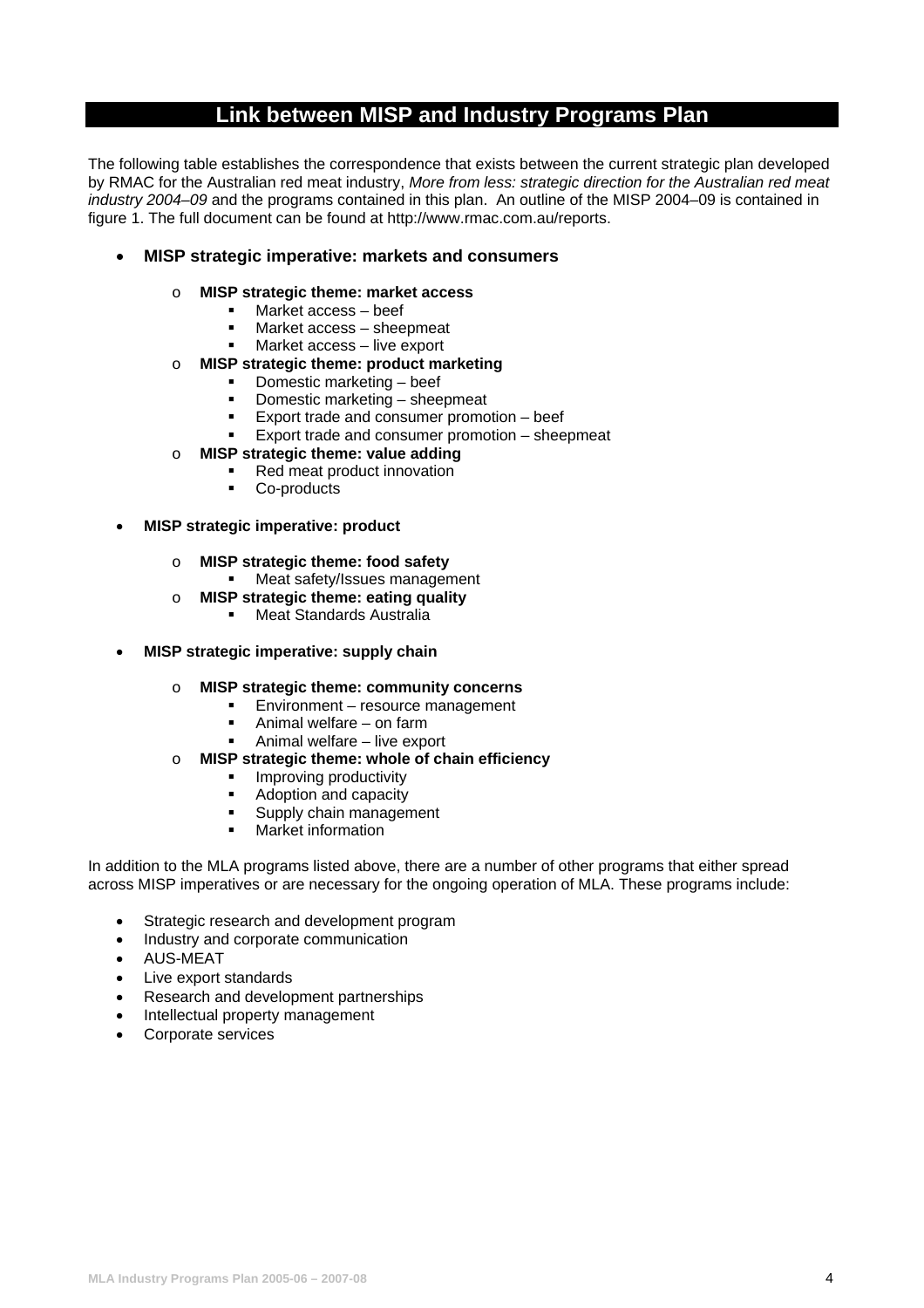# **Outline of** *More from less: strategic direction for Australian red meat industry 2004–09*



#### Theme: community concerns

• Covers an increasingly diverse and demanding array of social compliance issues, including animal welfare, methane/greenhouse gas emissions, effluent disposal and land clearing.

Industry must:

o determine social-compliance best practice and advocate its research, development and adoption, then measure and demonstrate industry achievements in areas of community concem

#### Theme: whole-of-chain efficiency

- Whole-of-chain efficiency requires more industry attention. This involves:
	- consideration of the players in the chain, their roles and relationships with each other, and changes that could  $\circ$ improve 'commercial communications' between enterprises
- $\circ$ a focus on aspects of the market framework and systems that might be preventing the market from working as well as if could
- Industry must treat QA adoption, genomic research and application, and government imposts as high priorities.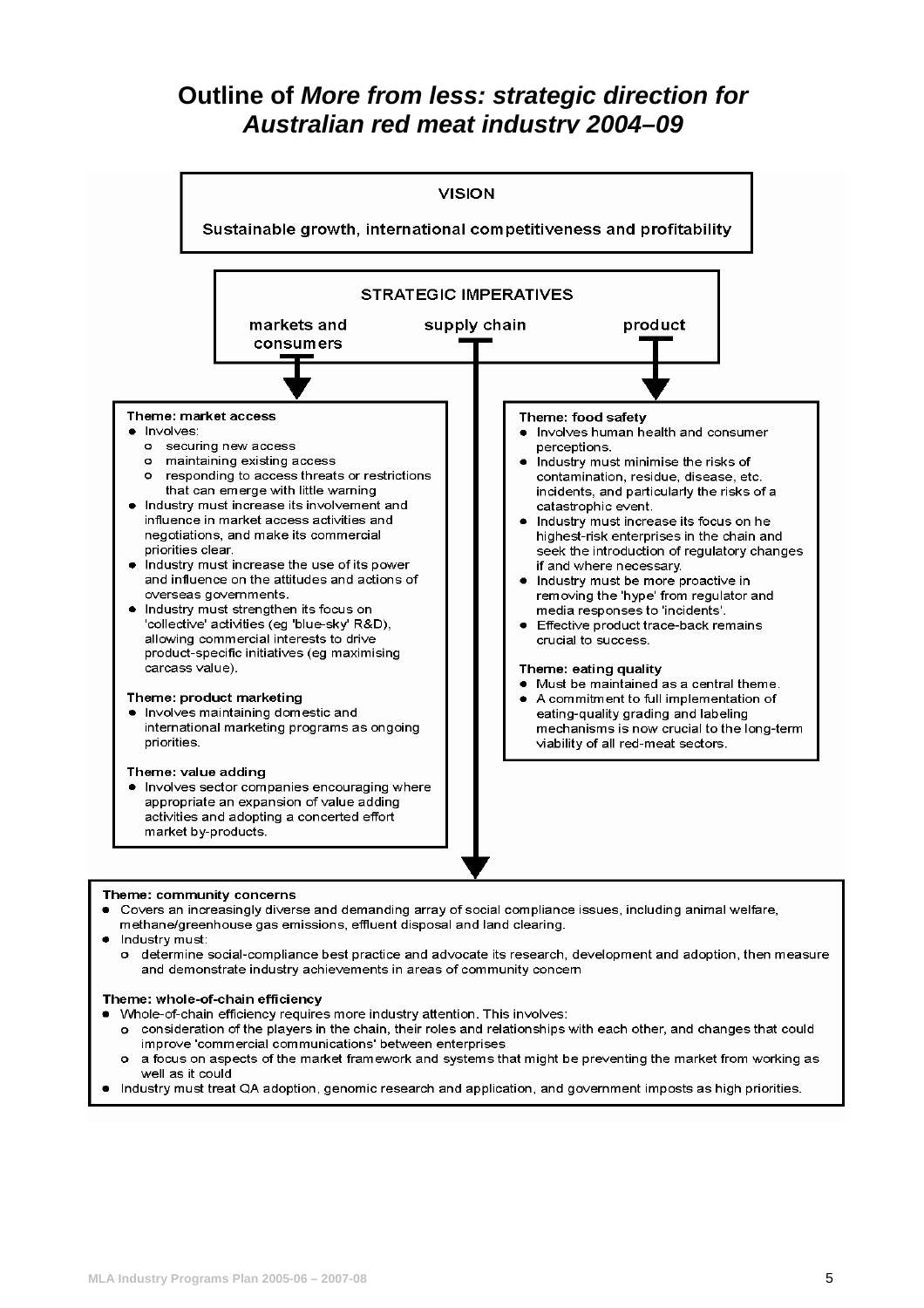# **1.1.1 Domestic marketing – beef**

### **Program objective**

*Grow consumer demand for beef on the domestic market.* 

#### **Overview**

The value of the domestic beef market continues to grow, reaching \$6.1bn in 2004. However, the surge in 'demand' growth since 2002 is slowing and further marketing stimulation is required to support continued demand and value growth. With record retail prices, the challenge is for increased beef meal frequency by addressing the attitudinal barriers to consumption as well as aggressively promoting the drivers. This is the subject of the current Beef Industry Funding Steering Committee review. However, current funds will continue to be focused on nutrition communication, quality improvement and retail development.

A key feature of the beef plan for 2005-06 will be the launch of the second stage of the *Red Meat.Feel Good*  campaign in a joint program with sheep, and the launch of the *CSIRO Total Wellbeing Diet* book. Recognising the popularity of chicken with children, and in spite of the absence of beef meal promotional funds, we will undertake one beef mince promotion targeting kids' meals.

|                | Sub-programs                                                                                                       | <b>Primary objectives</b>                                                                                                                   |
|----------------|--------------------------------------------------------------------------------------------------------------------|---------------------------------------------------------------------------------------------------------------------------------------------|
| 1.             | Beef promotion – inspire consumers to choose<br>beef meal options                                                  | Maintain beef mince presence as a popular and<br>easy children's meal.                                                                      |
| 2.             | Nutrition – develop consumer appreciation of the<br>essential role of red meat in a healthy diet                   | Consumers and health opinion leaders regard red<br>meat as an important source of valuable nutrients.                                       |
| 3.             | Retail promotion – maintain and expand a strong<br>presence for beef in retail outlets                             | Key retailers regard red meat as a high priority<br>category, and are employing innovative and<br>customer focused merchandising practices. |
| 4.             | Foodservice promotion – maintain and expand a<br>strong presence for beef in foodservice outlets                   | Key foodservice operators regard red meats as<br>popular and appealing, and feature innovative<br>beef dishes.                              |
| 5 <sub>1</sub> | Market research – monitor consumer attitudes<br>and behaviour in respect to beef as well as<br>volume/value trends | MLA is a valuable source of information on<br>domestic market and consumer trends.                                                          |
| 6.             | MSA – improve the eating quality and<br>consistency of beef                                                        | Key enterprises are employing MSA<br>specifications, practices and technologies                                                             |
| 7.             | Secondary cuts - grow demand and value for<br>secondary cuts                                                       | Develop and launch a secondary cuts program<br>targeting retail and foodservice.                                                            |
| 8.             | Beef integrity - develop community trust in beef<br>production                                                     | Develop and launch a beef integrity campaign in<br>partnership with National Farmers' Federation and<br>state farm organisations.           |

### **Major program KPIs for 2005-06**

- Grow domestic market value by a further \$300m to reach \$6.4bn in 2005
- Further reduction in nutritional barriers to red meat consumption across a range of attitudinal measures
- Grow MSA grading numbers by 25% to 783,000 head

| <b>Sector</b> |    | 2004-05 |          |       |          |          | 2005-06 annual sub-program budgets (\$'000) |     |     |       | Total  |
|---------------|----|---------|----------|-------|----------|----------|---------------------------------------------|-----|-----|-------|--------|
|               |    | budget  |          | 2     | 3        | 4        | 5                                           | 6   |     | 8     |        |
| Grassfed      | R  | 123     |          | 100   |          |          | 22                                          |     |     |       | 122    |
| cattle        | М  | 5,330   | 649      | 2,514 | 913      | 553      | 221                                         | 680 |     | .500  | 7,029  |
| Grainfed      | R  | 20      |          | 20    |          |          |                                             |     |     |       | 20     |
| cattle        | М  | 980     | 115      | 846   | 162      | 98       | 39                                          | 120 | 600 |       | 1,980  |
| Processor     | R  | 150     |          | 150   |          |          |                                             |     |     |       | 150    |
|               | М  | 1,988   | 266      | 1,031 | 374      | 227      | 90                                          |     |     |       | 1,988  |
| Government    | R. | 293     |          | 270   |          |          | 22                                          |     |     |       | 292    |
| <b>Total</b>  | R. | 586     | $\bf{0}$ | 540   | $\bf{0}$ | $\bf{0}$ | 44                                          | 0   |     |       | 584    |
|               | М  | 8,298   | 1,030    | 4,391 | 1,449    | 878      | 350                                         | 800 | 600 | 1,500 | 10,998 |
|               |    |         |          |       |          |          |                                             |     |     |       |        |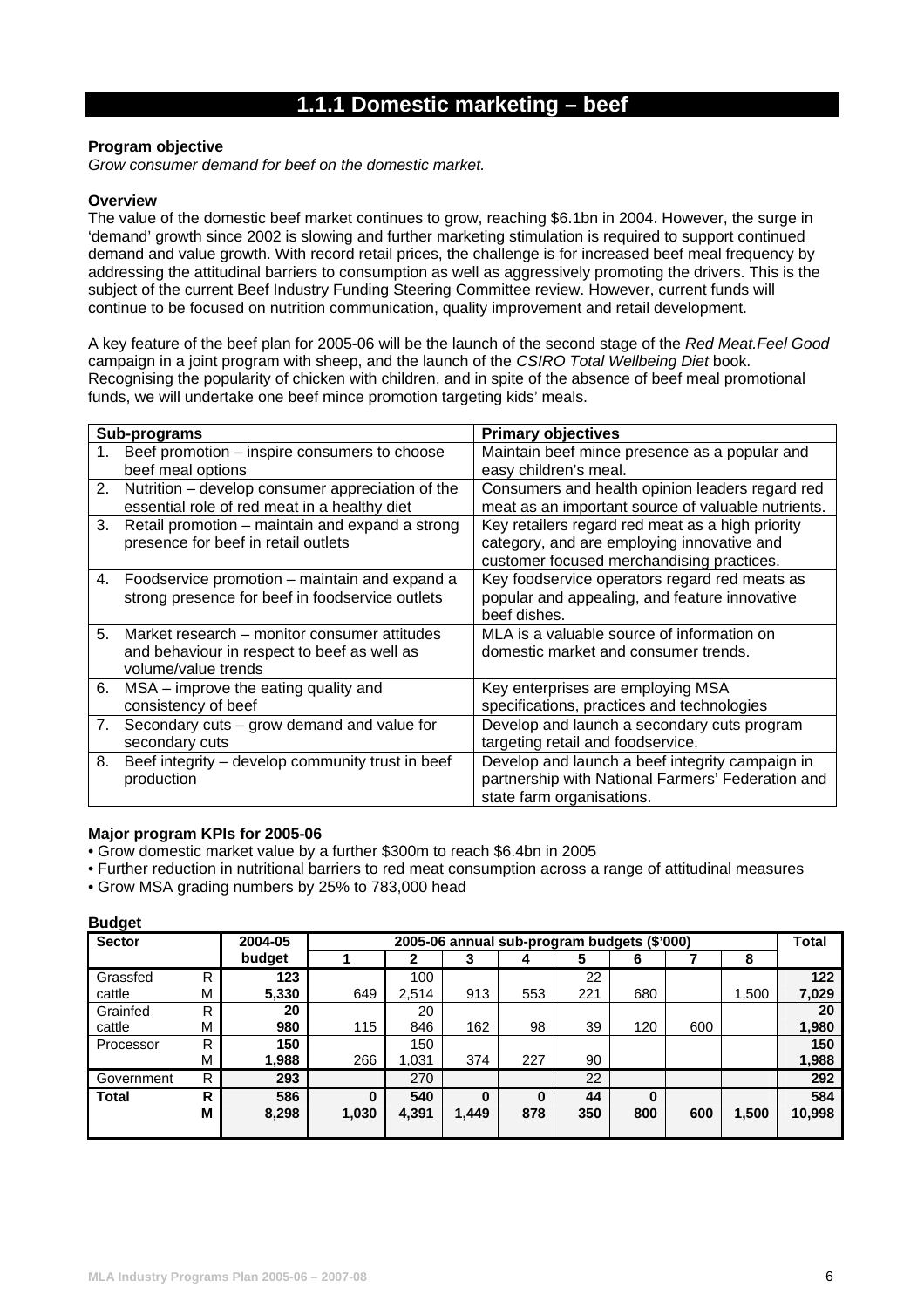# **1.1.2 Domestic marketing – sheepmeat**

# **Program objective**

*Grow consumer demand for lamb and mutton on the domestic market.* 

#### **Overview**

The value of the domestic sheepmeat market continues to show considerable growth, breaking the \$2bn mark for the first time in 2004, with consumer expenditure up from \$1.4bn in 1998 to reach \$1.9bn in 2003. Share losses to pork, arising from the shortage of lamb in the market, have been arrested during 2004-05, and further clawback is anticipated as lamb production recovers from the drought.

With an increase in supply likely in 2005-06, a major advertising and promotional event is again planned for spring 2004, followed up by additional events at Australia Day and Mother's Day, to further recapture some of the meal occasions that we have lost. This will be supplemented with the continuing *Red Meat.Feel Good* campaign in partnership with beef, and the inclusion of the sheepmeat eating quality science into the MSA program.

|    | Sub-programs                                                                                                                                                          | <b>Primary objectives</b>                                                                                                                   |
|----|-----------------------------------------------------------------------------------------------------------------------------------------------------------------------|---------------------------------------------------------------------------------------------------------------------------------------------|
|    | Lamb promotion - develop and maintain lamb's<br>distinct identity and presence in the meat<br>category                                                                | Regain market share with aggressive advertising<br>and promotional activity.                                                                |
|    | 2. Nutrition – develop consumer appreciation of the<br>essential role of red meat in a healthy diet,<br>supplemented by research into the dietary role of<br>red meat | Consumers and health opinion leaders regard red<br>meat as an important source of valuable nutrients.                                       |
| 3. | Retail promotion – maintain and expand a strong<br>presence for sheepmeat in retail outlets                                                                           | Key retailers regard red meat as a high priority<br>category, and are employing innovative and<br>customer focused merchandising practices. |
| 4. | Foodservice promotion – maintain and expand a<br>strong presence for sheepmeat in foodservice<br>outlets                                                              | Key foodservice operators regard red meats as<br>popular and appealing, and feature innovative<br>lamb dishes.                              |
| 5. | Market research – monitor consumer attitudes<br>and behaviour in respect to sheepmeat as well<br>as volume/value trends                                               | MLA is a valuable source of data on domestic<br>market consumer trends.                                                                     |
| 6. | Sheepmeat Eating Quality - improve consumer<br>satisfaction with sheepmeat                                                                                            | Key enterprises are employing SMEQ<br>specifications, practices and technologies.                                                           |

### **Major program KPIs for 2005-06**

- Grow domestic market value by a further \$100m to reach \$2.1bn
- Grow lamb's household meal share by 0.5pts
- Grow adoption of SMEQ science to cover 80% of lamb in the market.

| <b>Sector</b> |   | 2004-05 |          | 2005-06 annual sub-program budgets (\$'000) |          |     |     |          |       |  |
|---------------|---|---------|----------|---------------------------------------------|----------|-----|-----|----------|-------|--|
|               |   | budget  |          |                                             |          |     | 5   | 6        |       |  |
| Mutton        | R |         |          |                                             |          |     |     |          |       |  |
|               | М | 60      |          | 10                                          |          |     |     | 50       | 60    |  |
| Lamb          | R | 150     |          | 125                                         |          |     | 25  |          | 150   |  |
|               | M | 7,745   | 5,104    | 1,576                                       | 724      | 428 | 325 | 265      | 8,422 |  |
| Processor     | R | 50      |          | 50                                          |          |     |     |          | 50    |  |
|               | M | 663     | 401      | 124                                         | 57       | 34  | 25  | 25       | 666   |  |
| Goat          | R | 0       |          |                                             |          |     |     |          |       |  |
|               | M | 31      |          |                                             |          | 31  |     |          | 31    |  |
| Government    | R | 200     | $\Omega$ | 175                                         | $\Omega$ | 0   | 25  | $\Omega$ | 200   |  |
| <b>Total</b>  | R | 400     | 0        | 350                                         | $\bf{0}$ | ŋ   | 50  | 0        | 400   |  |
|               | Μ | 8,178   | 5,505    | 1,710                                       | 781      | 493 | 350 | 340      | 9,179 |  |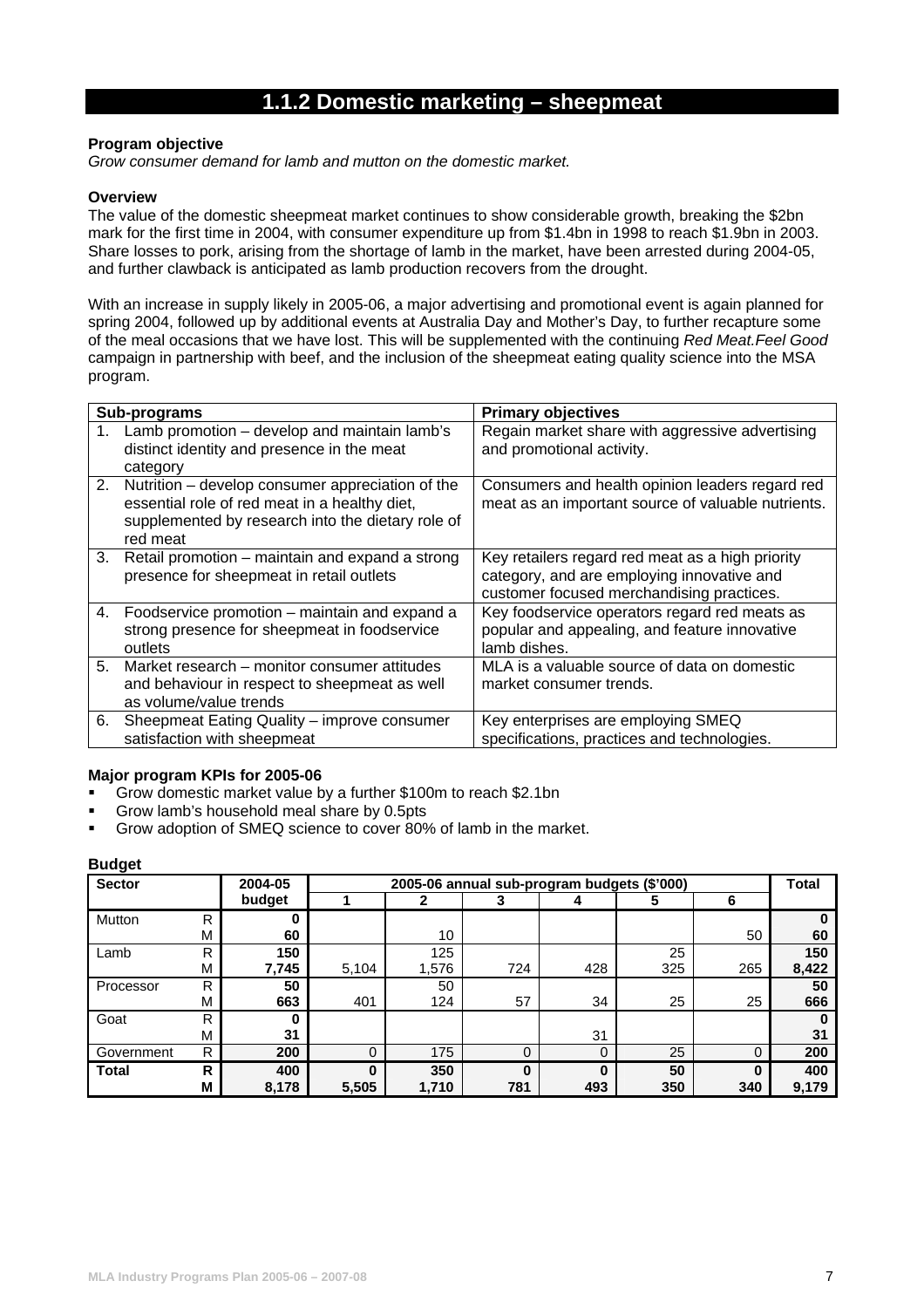# **1.2.1 Export trade and consumer promotion – beef**

### **Program objective**

*Grow demand for Australian beef internationally through product differentiation and customer loyalty programs.* 

#### **Overview**

The suspension of US beef imports into key Asian markets both provides opportunities and poses threats to the Australian beef industry. Although in the short term demand from these markets is strong, in total these markets have contracted. If sales are not to suffer, effort must be applied to stimulating demand both now and once the US beef import suspension is lifted.

Within the context of similar budget levels for this year, the allocation across markets has been held relatively constant, but the mix between retail and foodservice has been altered slightly towards the retail channel. The main regional budget variation is an increase in the South-East Asia budget to reflect an increase in resources for China.

|    | Sub-programs                                                                    | <b>Primary objectives</b>                                                                               |
|----|---------------------------------------------------------------------------------|---------------------------------------------------------------------------------------------------------|
|    | 1. Promote image of 'integrity'<br>internationally                              | Increase product differentiation through education, PR<br>and media tie-ups across all markets.         |
|    | 2. Promote a flagship product in key<br>markets                                 | Establish a clear premium position for high quality<br>Australian chilled beef in key markets.          |
| 3. | Expand and maintain a strong retail<br>presence for our beef                    | Capitalise on gains made during US absence from key<br>markets.                                         |
|    | 4. Expand and maintain a strong<br>foodservice presence for our beef            | Support sales of Australian beef in foodservice sectors in<br>the US, Japan, Korea, Chinas, South Asia. |
|    | 5. Build relationships/reputation with the<br>trade, including emerging markets | Strengthen trade relationships with clients in all markets.                                             |
|    | 6. Monitor consumer/trade attitudes and<br>behaviour with respect to beef       | Undertake consumer and trade attitude and behavioural<br>research in key export markets.                |

| <b>Market</b> |                    | <b>Primary objective</b>                                                | Sub-programs |  |  |  |  |   |  |  |
|---------------|--------------------|-------------------------------------------------------------------------|--------------|--|--|--|--|---|--|--|
|               |                    |                                                                         |              |  |  |  |  | 6 |  |  |
|               | North America      | Grow chilled beef sales and support volumes<br>to the fast food sectors | $\checkmark$ |  |  |  |  |   |  |  |
|               | Japan              | Increase market share and build sales                                   |              |  |  |  |  |   |  |  |
|               | Korea              | Grow shelf and menu space                                               |              |  |  |  |  |   |  |  |
|               | South Asia         | Grow chilled beef sales                                                 |              |  |  |  |  |   |  |  |
| 5.            | Europe             | Facilitate trade opportunities                                          |              |  |  |  |  |   |  |  |
| 6.            | <b>Middle East</b> | Facilitate trade opportunities                                          |              |  |  |  |  |   |  |  |

### **Major program KPIs for 2005-06**

- Market share of chilled beef to exceed 15 percentage points above 2003 levels in Korea and Japan
- Establish an accurate retail shelf space measure to monitor success of five year plan
- Maintain premium image over Brazilian manufacturing products
- Improved image of Australian beef globally as measured by consumer surveys

| <b>Sector</b>      |   | 2004-05 |                         | Total |       |                      |               |                       |        |
|--------------------|---|---------|-------------------------|-------|-------|----------------------|---------------|-----------------------|--------|
|                    |   | budget  | <b>North</b><br>America | Japan | Korea | <b>South</b><br>Asia | <b>Europe</b> | <b>Middle</b><br>East |        |
| Grassfed<br>cattle | M | 12,200  | 660                     | 6,400 | 3,800 | 1,710                | 70            | 20                    | 12,660 |
| Grainfed<br>cattle | M | 1,670   | 100                     | 2,000 | 500   | 100                  |               |                       | 2,700  |
| Processor          | M | 0       |                         |       |       |                      |               |                       |        |
| External           | М | 0       |                         |       |       |                      |               |                       | 0      |
| <b>Total</b>       | М | 13,870  | 760                     | 8,400 | 4,300 | 1,810                | 70            | 20                    | 15,360 |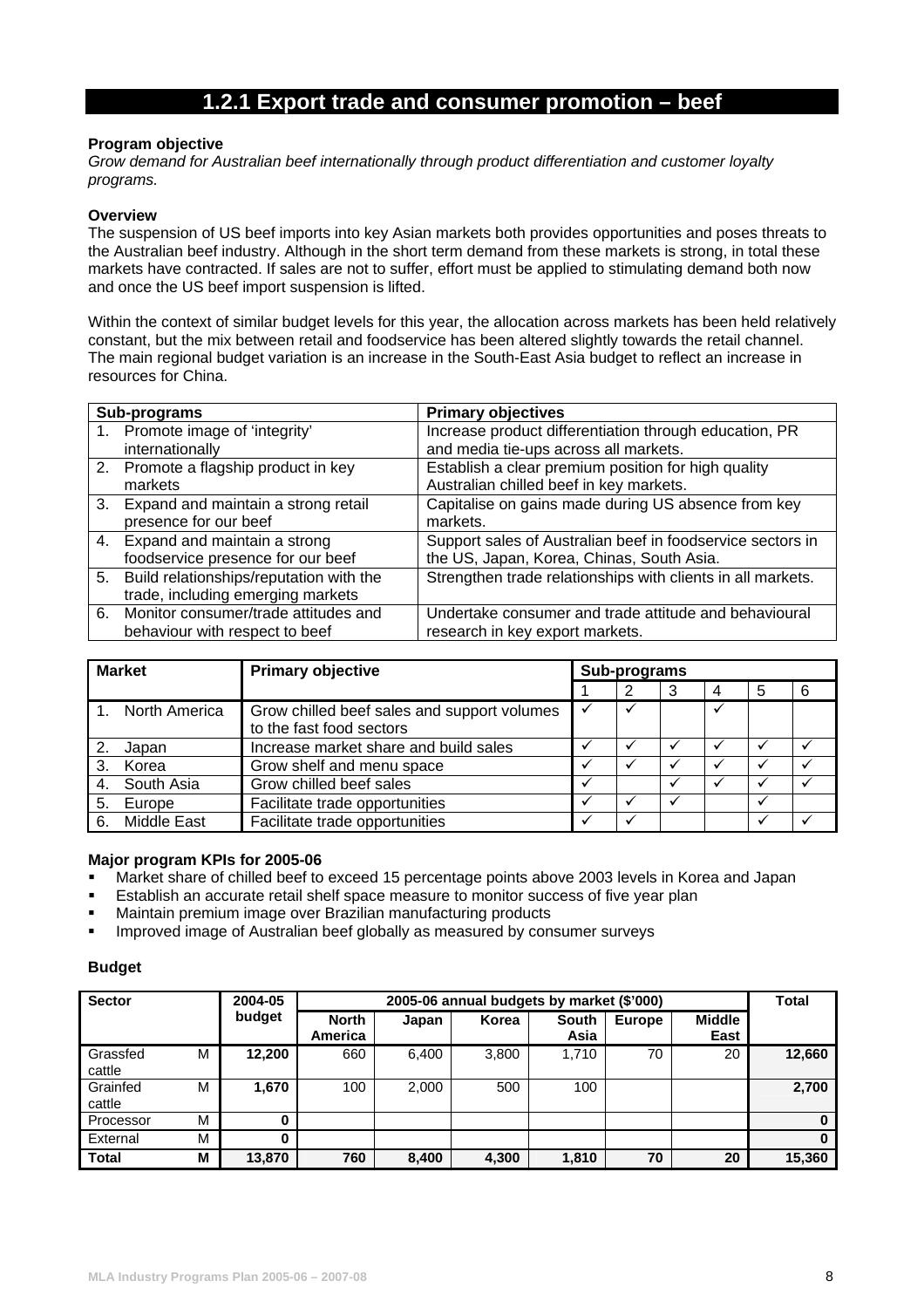# **1.2.2 Export trade and consumer promotion – sheepmeat**

### **Program objective**

*Grow demand for Australian sheepmeat internationally through product differentiation and customer loyalty programs.* 

### **Overview**

Australian lamb sales to North America continued to grow despite the drought and are forecast to expand further. Programmes in North America are focused on retaining and increasing key customer accounts and improving consumer perceptions towards lamb. Sales of Australian lamb are also increasing in Asian markets. Resources will continue to be applied to building overall awareness and positive sentiment, working collaboratively with Australian exporters.

Limited funds are available for mutton marketing. Available funds have been applied to the Middle East/Africa, South Asia and North America regions.

|    | Sub-programs                                  | <b>Primary objectives</b>                             |
|----|-----------------------------------------------|-------------------------------------------------------|
| 1. | Expand retail presence and product            | Increase retail sales of Australian lamb in the US,   |
|    | identification for Australian sheepmeat       | Japan, Korea, the Middle East and Taiwan.             |
|    | 2. Increase foodservice penetration and usage | Increase penetration of Australian lamb in the US,    |
|    | of Australian sheepmeat                       | Japan and Taiwan.                                     |
|    | 3. Provide technical services to assist with  | Increase usage of high valued lamb items in the US,   |
|    | product presentation and usage                | Japan, the Middle East and Chinas.                    |
|    | 4. Build trade relationships and develop      | Undertake trade relations activities to encourage use |
|    | knowledge in emerging markets                 | of lamb in major export markets and mutton in the     |
|    |                                               | Middle East, North America, Chinas and South-East     |
|    |                                               | Asian regions.                                        |
|    | 5. Monitor consumer attitudes and behaviour   | Undertake market research in key export markets for   |
|    | with respect to sheepmeat                     | Australian sheepmeat.                                 |

| <b>Market</b>             | <b>Primary objective</b>              | Sub-programs |              |  |  |   |  |
|---------------------------|---------------------------------------|--------------|--------------|--|--|---|--|
|                           |                                       |              |              |  |  | 5 |  |
| <b>Lamb and mutton</b>    |                                       |              |              |  |  |   |  |
| North America             | Increase retail and foodservice sales |              |              |  |  |   |  |
| 2.<br>Japan               | Develop new customers                 |              |              |  |  |   |  |
| Korea<br>3.               | <b>Build trade interest</b>           |              |              |  |  |   |  |
| 4. South East Asia/Chinas | Expand sales through trade support    |              |              |  |  |   |  |
| 5.<br>Europe              | Monitor and build relationships       |              | $\checkmark$ |  |  |   |  |
| 6. Middle East/Africa     | Expand retail and manufacturing use   |              |              |  |  |   |  |

### **Major program KPIs for 2005-06**

- Grow the export sales value of Australian lamb by at least 3%
- With respect to table cuts, increase the proportion of chilled lamb to frozen lamb exports by 5%
- Improved image of Australian lamb globally as measured by consumer surveys
- Maintenance of international mutton market share

| <b>Sector</b> |   | 2004-05 | 2005-06 annual budgets by market (\$'000) |       |       |                      |               |                       |       |  |
|---------------|---|---------|-------------------------------------------|-------|-------|----------------------|---------------|-----------------------|-------|--|
|               |   | budget  | <b>North</b><br>America                   | Japan | Korea | <b>South</b><br>Asia | <b>Europe</b> | <b>Middle</b><br>East |       |  |
| Mutton        | М | 110     | 50                                        | 15    |       | 50                   |               | 150                   | 265   |  |
| Lamb          | М | 6,130   | 3.535                                     | 700   | 300   | 650                  | 200           | 750                   | 6,135 |  |
| Goat          | М | 125     | 100                                       |       |       | 25                   |               |                       | 125   |  |
| <b>Total</b>  | М | 6,365   | 3,685                                     | 715   | 300   | 725                  | 200           | 900                   | 6,525 |  |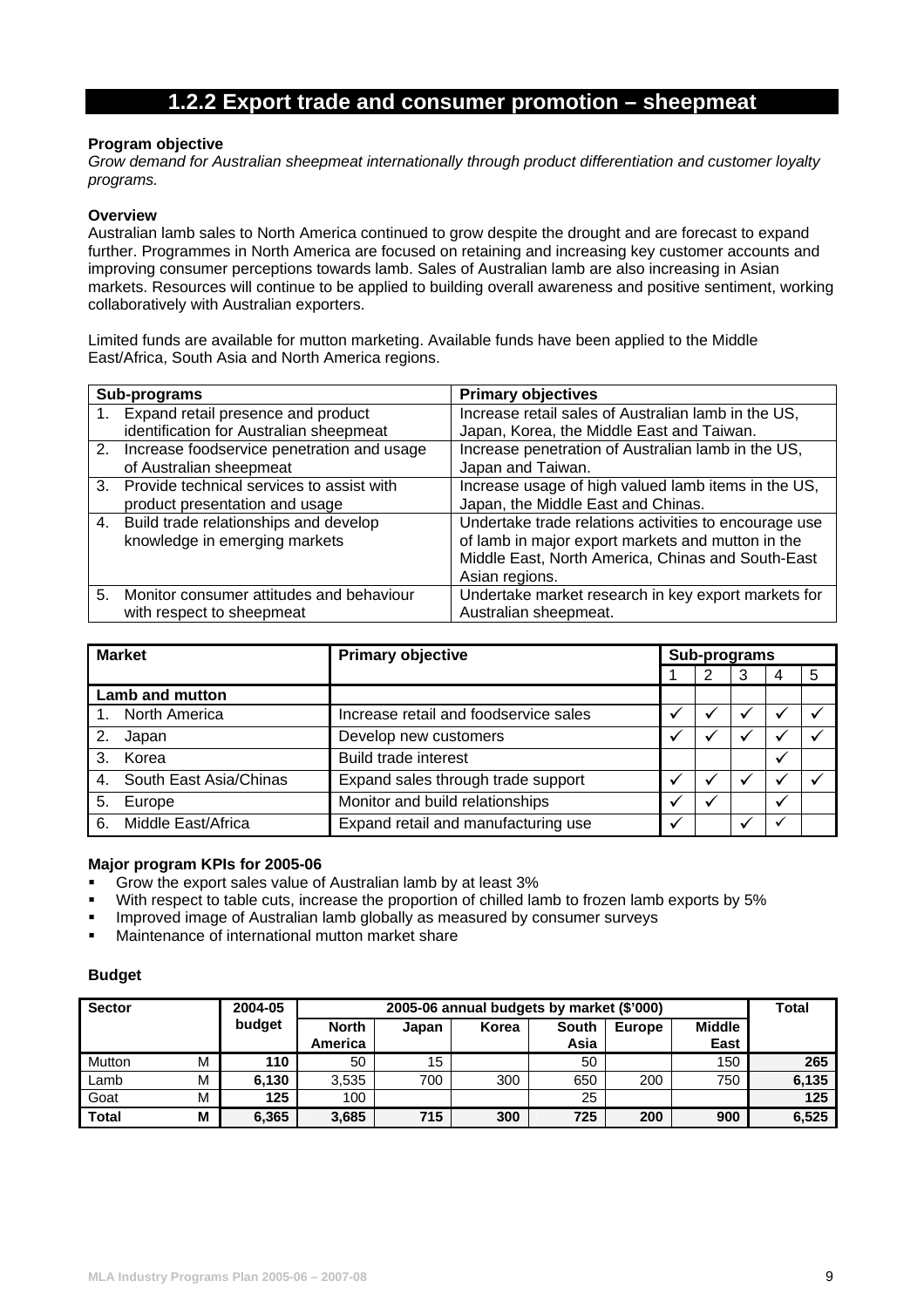# **1.2.3 Trade development – live exports**

### **Program objective**

*Increase market access and grow demand for Australian cattle, sheep and goat exports.* 

### **Overview**

Changes to access and veterinary protocol conditions in international markets materially affect the profitability of livestock producers and exporters. These conditions are under continual threat of adverse change by overseas governments seeking to protect domestic livestock producers.

In the major livestock export markets, trade and government contacts will be cultivated to ensure early warning of any proposed changes, and to provide a means of response to such proposals.

An industry/government access committee will be maintained to set priorities for improvements to access conditions and ensure a co-ordinated response to emerging threats to market access.

R&D and technical trade support, to improve the efficiency of transporting, handling, holding, and processing of Australian livestock, will continue to be provided along the marketing chain, and in key export markets.

A new initiative in South-East Asia will be promotional support, in modern retail outlets, and education and sales incentive programs in wet markets, where beef from Australian cattle is sold.

|               | Sub-programs             | <b>Primary objectives</b>                                                       |
|---------------|--------------------------|---------------------------------------------------------------------------------|
| $1_{\ldots}$  | Middle East/Africa -     | To defend existing access conditions, and identify and action opportunities     |
|               | market access            | to improve access and veterinary protocol barriers to markets in the<br>region. |
|               |                          |                                                                                 |
| $\mathcal{P}$ | Middle East/Africa -     | To improve demand for Australian livestock because of quality                   |
|               | trade support            | improvements resulting from technical trade support.                            |
|               | 3. Asia Pacific – market | To defend existing access conditions, and identify and action opportunities     |
|               | access                   | to improve access and veterinary protocol barriers to markets in the            |
|               |                          | region.                                                                         |
|               | 4. Asia Pacific – trade  | To improve demand for Australian cattle through technical and                   |
|               | support                  | promotional support.                                                            |
|               | 5. R&D - trade support   | To improve the efficiency of assembling, holding and transporting               |
|               |                          | Australian livestock exports.                                                   |

# **Major program KPIs for 2005-06**

- At least maintain existing access conditions into overseas markets for Australian livestock for 2005-06
- Improve veterinary protocols for at least one market in Asia, and in the Middle East/Africa for 2005-06
- Provide technical support in key emerging markets in Middle East, including Libya, and Syria
- Provide technical support to top seven importer/distributors in Indonesia, Philippines, and Malaysia
- Develop and launch promotional support program in Indonesia in 2005-06
- Research completed in 2005-06 to provide science-base to key livestock export standards relating to curfews and stocking densities

| <b>Sector</b> |   | 2004-05 | 2005-06 annual sub-program budgets (\$'000) |     |     |     |     |     |
|---------------|---|---------|---------------------------------------------|-----|-----|-----|-----|-----|
|               |   | budget  |                                             |     |     |     | 5   |     |
| Mutton        | R |         |                                             |     |     |     | 28  | 28  |
|               | M | 74      | 35                                          | 35  |     |     |     | 70  |
| Lamb          | R |         |                                             |     |     |     | 11  | 11  |
|               | M | 26      | 10                                          | 20  |     |     |     | 30  |
| Grassfed      | R |         |                                             |     |     |     | 57  | 57  |
| cattle        | M | 147     | 30                                          | 5   | 60  | 275 |     | 370 |
| Live exporter | R |         |                                             |     |     |     | 96  | 96  |
|               | M | 247     | 75                                          | 60  | 60  | 50  |     | 245 |
| Government    | R |         |                                             |     |     |     | 192 | 192 |
| <b>Total</b>  | R |         |                                             |     |     |     | 384 | 384 |
|               | M | 494     | 150                                         | 120 | 120 | 325 |     | 715 |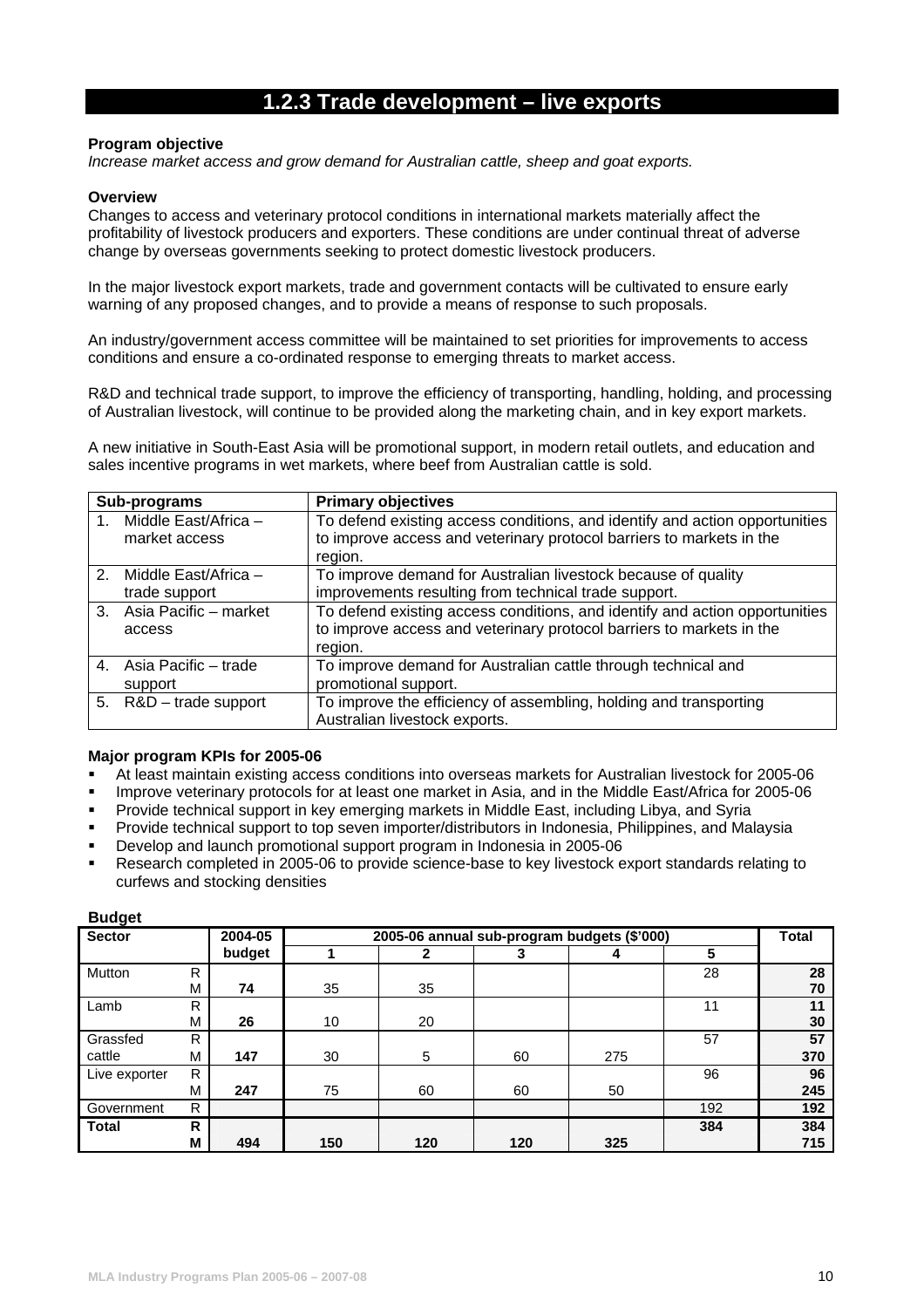# **1.3.1 Market access – beef**

### **Program objective**

*Ensure that existing right of access for Australian beef to international markets are at least maintained and, where possible, secure improvements to access conditions.* 

### **Overview**

As a major exporting industry, changes in access to overseas markets materially affect the profitability of individual cattle producers and beef processors. During the life of this plan MLA will continue to act to defend existing rights of access to cattle and beef markets and, where possible, secure improvements to these conditions.

In all markets MLA will monitor developments on market access, provide regular reports to industry and government and provide a response capability in the event of adverse events occurring. Forging strong lines of communication between the various industry sectors and government is critical to successfully defending access conditions.

The World Trade Organisation (WTO) Doha Round continues to offer some prospects for trade reform. It is critical that real and significant improvements in market access are forthcoming from this round. A solid body of work, known as the Magellan Project, has already been completed aimed at positioning the Australian beef and cattle industries for the Doha Round, but this work needs to be kept current as the round unfolds.

Alongside the WTO activities, it is necessary to position the Australian beef industry in free trade agreements (FTAs) involving Australia. There are currently FTAs in various stages of negotiation with ASEAN, Malaysia, the United Arab Emirates and China. Additionally, Japan and Australia have agreed to commence an FTA feasibility study. The study will examine the pros and cons of a bilateral FTA, as part of measures to advance economic relations between the two countries.

| Sub-programs                                                              | <b>Primary objectives</b>                                                                                                                                                                                                               |
|---------------------------------------------------------------------------|-----------------------------------------------------------------------------------------------------------------------------------------------------------------------------------------------------------------------------------------|
| Defence and improvement of<br>conditions of access to overseas<br>markets | To both defend existing market access conditions in overseas<br>markets and, where possible, to improve these conditions<br>through the elimination or reduction of economic or technical<br>barriers to trade in beef and live cattle. |
| Market access research                                                    | To conduct research into the impact of access barriers on the<br>Australian cattle and beef industry and into strategies for<br>removing these barriers.                                                                                |

### **Major program KPIs for 2005-06**

- Maintain existing rights of access into markets
- Reduce trade barriers in at least one market (beef or sheepmeat)
- Australian Government negotiators are aware of and acknowledge industry priorities for the WTO Doha Round

| <b>Sector</b> |   | 2004-05    | 2005-06 annual budgets by market (\$'000) |                         |          |          |                      |               |                       |              |       |
|---------------|---|------------|-------------------------------------------|-------------------------|----------|----------|----------------------|---------------|-----------------------|--------------|-------|
|               |   | budget     | Global                                    | <b>North</b><br>America | Japan    | Korea    | <b>South</b><br>Asia | <b>Europe</b> | <b>Middle</b><br>East | R&D          |       |
| Grassfed      | R | 135        |                                           |                         |          |          |                      |               |                       | 135          | 135   |
| cattle        | М | 837        | 147                                       | 216                     | 107      | 108      | 110                  | 115           |                       |              | 803   |
| Grainfed      | R | 9          |                                           |                         |          |          |                      |               |                       | 9            | 9     |
| cattle        | M | 76         | 20                                        | 29                      | 15       | 15       | 15                   |               |                       |              | 94    |
| Processor     | R | <b>143</b> |                                           |                         |          |          |                      |               |                       | 144          | 144   |
|               | М | 784        | 167                                       | 245                     | 122      | 48       | 102                  | 115           |                       |              | 799   |
| Government    | R | 287        |                                           |                         |          |          |                      |               |                       | 288          | 288   |
| <b>Total</b>  | R | 574        | $\bf{0}$                                  | 0                       | $\bf{0}$ | $\bf{0}$ | 0                    |               |                       | 576          | 576   |
|               | M | 1,697      | 334                                       | 490                     | 244      | 171      | 227                  | 230           | 0                     | $\mathbf{0}$ | 1,696 |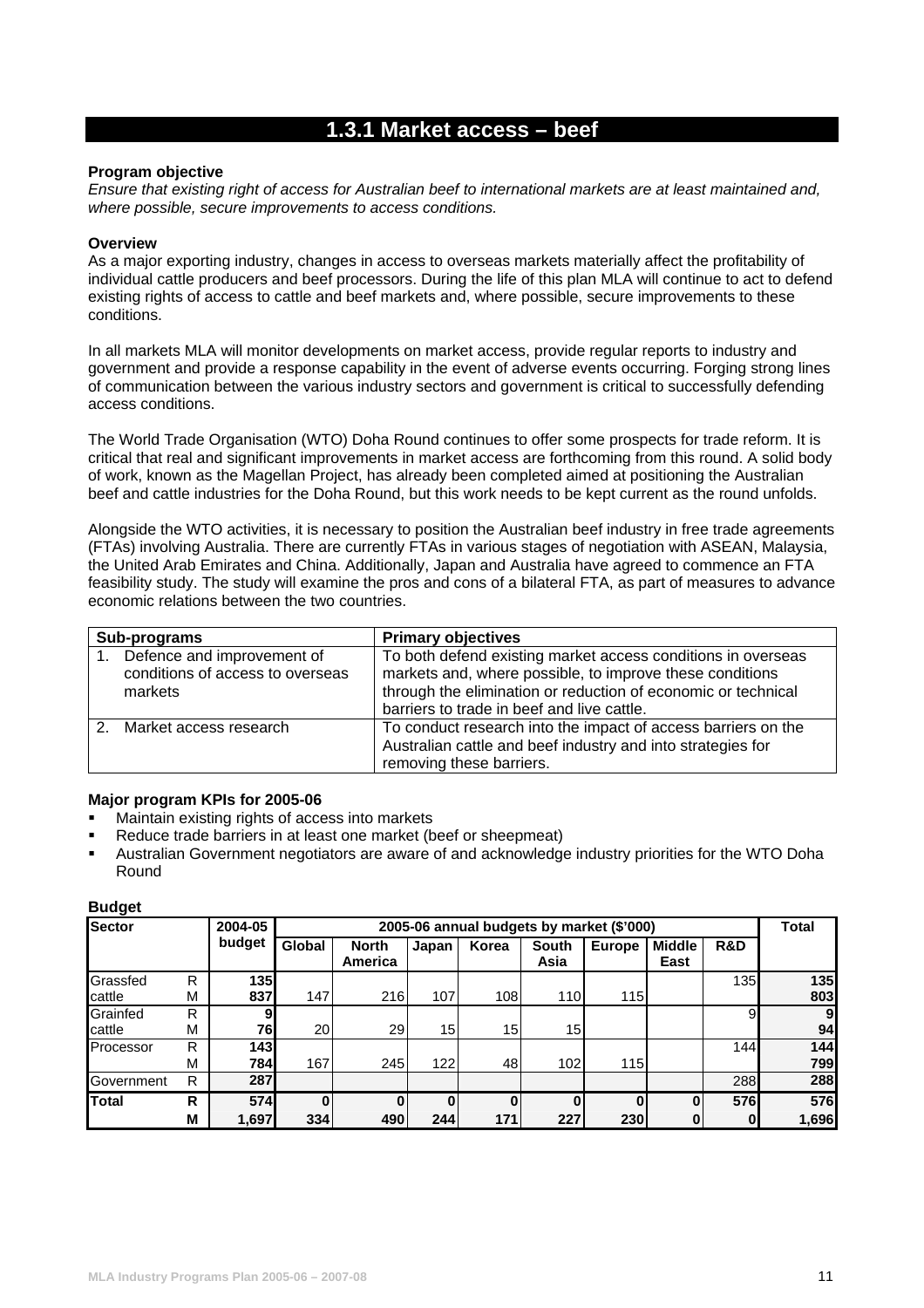# **1.3.2 Market access – sheepmeat**

### **Program objective**

*Ensure that existing right of access for Australian sheepmeat to international markets are at least maintained and, where possible, secure improvements to access conditions.* 

### **Overview**

The Australian sheepmeat industry, particularly the lamb industry, has become increasingly reliant on export markets. This export orientation has resulted in improved economic conditions for the industry, but carries inherent risks.

Conditions for market access in a number of markets – particularly in the Middle East, South Africa and Europe – continue to frustrate the Australian industry. Although minor progress has been made on some of these issues, the major challenges remain. Unceasing effort is needed if there is to be any chance of restrictions being rolled back.

The World Trade Organisation (WTO) Doha Round continues to offer some prospects for trade reform. It is critical that real and significant improvements in market access are forthcoming from this round. A solid body of work has already been completed aimed at positioning the Australian sheepmeat industry for the Doha Round. Securing quota improvements into the European Union is a particularly important objective for the round.

Alongside the WTO activities, it is necessary to position the Australian sheepmeat industry in free trade agreements (FTAs) involving Australia. Currently FTAs are in various stages of negotiation with ASEAN, Malaysia, the United Arab Emirates and China. Additionally, Japan and Australia have agreed to commence an FTA feasibility study.

Many market access issues arise unexpectedly. In all markets MLA will monitor developments on market access, provide regular reports to industry and government on these developments and provide a response capability in the event of adverse developments arising. Forging strong lines of communication between the various industry sectors and government is critical to successfully defending and improving access conditions

| Sub-programs                                                              | <b>Primary objectives</b>                                                                                                                                                                                                    |
|---------------------------------------------------------------------------|------------------------------------------------------------------------------------------------------------------------------------------------------------------------------------------------------------------------------|
| Defence and improvement of<br>conditions of access to overseas<br>markets | To both defend existing market access conditions in overseas<br>markets and, where possible, to improve these conditions<br>through the elimination or reduction of economic or technical<br>barriers to trade in sheepmeat. |
| Market access research                                                    | To conduct research into the impact of access barriers on the<br>Australian sheepmeat industry and into strategies for removing<br>these barriers.                                                                           |

# **Major program KPIs for 2005-06**

- Maintain existing rights of access into markets
- Reduce trade barriers in at least one market (sheepmeat or beef)
- Australian Government negotiators are aware of and acknowledge the priorities of the sheepmeat industry for the WTO Doha Round

| <b>Sector</b> |   | 2004-05    |        | 2005-06 annual budgets by market (\$'000) |          |       |               |               |                       |            |       |  |
|---------------|---|------------|--------|-------------------------------------------|----------|-------|---------------|---------------|-----------------------|------------|-------|--|
|               |   | budget     | Global | <b>North</b><br>America                   | Japan    | Korea | South<br>Asia | <b>Europe</b> | <b>Middle</b><br>East | R&D        |       |  |
| Mutton        | R | 8          |        |                                           |          |       |               |               |                       | 9          | 9     |  |
|               | М | <b>122</b> | 27     | 38                                        | 5        | 2     | 26            | 70            | 61                    |            | 229   |  |
| Lamb          | R | <b>55</b>  |        |                                           |          |       |               |               |                       | 67         | 67    |  |
|               | М | 7291       | 97     | 116                                       | 45       | 8     | 61            | 45            | 143                   |            | 515   |  |
| Processor     | R | 64         |        |                                           |          |       |               |               |                       | 76         | 76    |  |
|               | M | 701        | 96     | 165                                       | 0        | 3     | 66            | 115           | 196                   | 0          | 641   |  |
| Goat          | М | 10l        | 5      |                                           |          |       | 3             |               |                       |            | 8     |  |
| Government    | R | 127        |        |                                           |          |       |               |               |                       | <b>152</b> | 152   |  |
| Total         | R | 254        |        | ŋ                                         | $\bf{0}$ | 0     | $\bf{0}$      |               |                       | 304        | 304   |  |
|               | M | 1,562      | 225    | 319                                       | 50       | 13    | 156           | 230           | 400                   | $\bf{0}$   | 1,393 |  |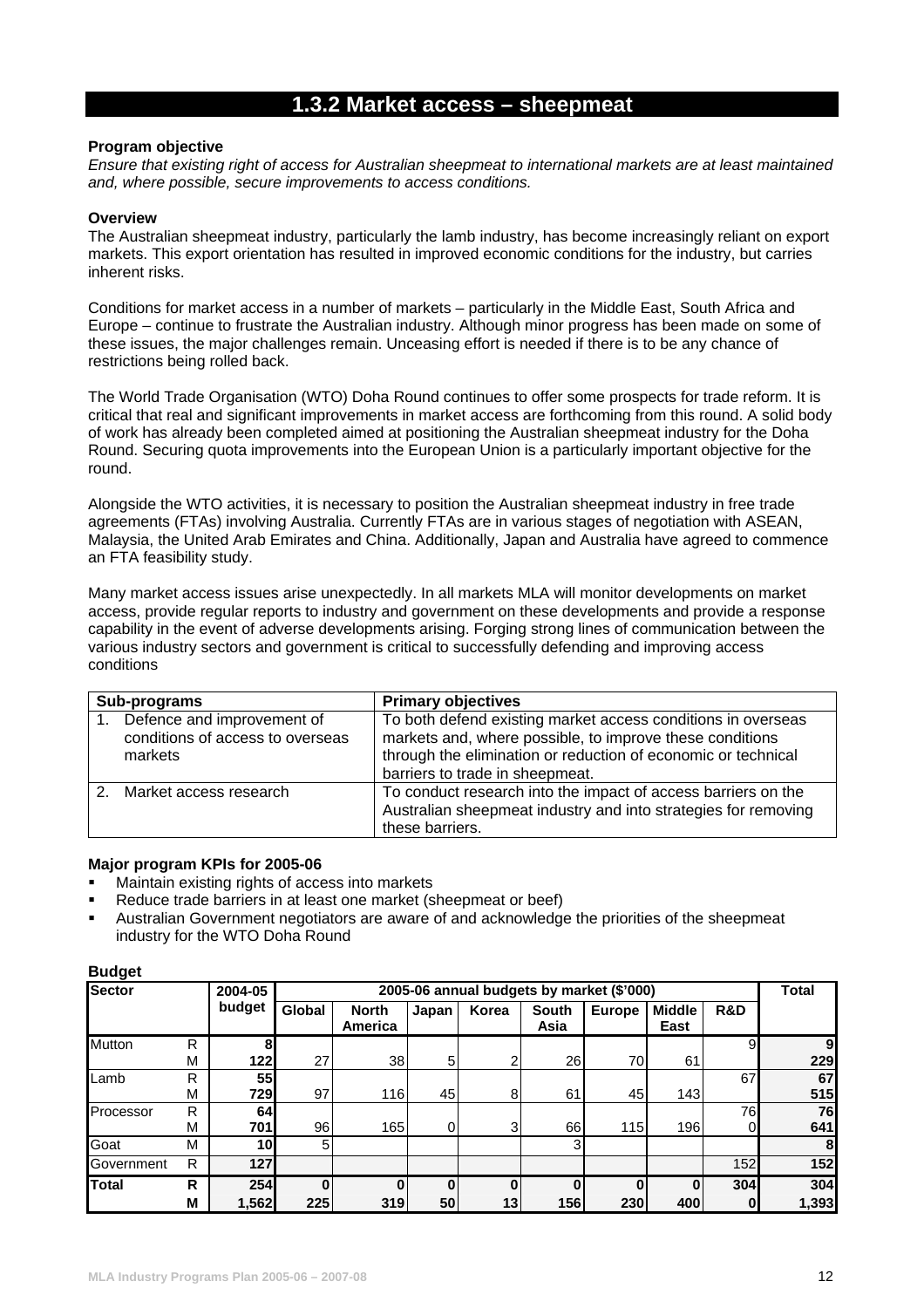# **1.4.1 Red meat product innovation**

### **Program objective**

*To grow demand for red meat with a focus on lower valued red meat by addressing consumer trends through development of new value added red meat products and technologies.* 

### **Overview**

The Red Meat Innovation (RMI) program has identified four drivers: extended shelf life; utilisation of low value cuts; health and nutrition; and convenience that will grow demand and increase the value of red meat. The aim of this program is to assist industry to continuously roll out value added red meat products.

The RMI program in 2005-06 will facilitate industry innovation by conducting strategic research to develop new platform technologies that can be tailored and adopted by the red meat industry to deliver significant value adding innovations. The platforms will also allow the industry to maintain access to leading edge scientific and technical knowledge in the four sub program areas identified. In addition, RMI will increase the industry's capability to develop and produce value added products through the provision of an integrated range of information and technical support services, including market research. Value added red meat products will contribute to Australia's competitive advantage over other suppliers in export markets.

| Sub-programs                           | <b>Primary objectives</b>                                                  |
|----------------------------------------|----------------------------------------------------------------------------|
| 1. Extended shelf/display              | To develop new technologies or adapt existing technologies to extend the   |
| life                                   | shelf and display life of fresh and value added red meat. Projects include |
|                                        | CO in MAP, ozone treatment, edible coatings.                               |
| Utilisation of low value<br>$2^{2}$    | To develop new technologies (such as meat strip alignment technology) and  |
| cuts                                   | products that will utilise the low value cuts of the carcase resulting in  |
|                                        | increased value and demand of these commodity cuts.                        |
| Health and nutrition<br>3 <sub>1</sub> | To develop new technologies and functional food products (such as such as  |
|                                        | functional red meat products that reduce fat absorption) that will deliver |
|                                        | healthy and nutritious value added red meat products in line with consumer |
|                                        | trends.                                                                    |
| Convenience<br>4                       | To develop new technologies and products that will enable the customer     |
|                                        | (retail and food service) to prepare red meat products without lengthy     |
|                                        | preparation times and cooking skills.                                      |

# **Major program KPI's for 2005-06**

- Identify one project in extended shelf life that has technical potential to deliver positive impact for the industry and quantify its impact to the industry
- At least two commercial players have adopted and delivered new products utilising the meat strip alignment technology
- Quantify commercial industry potential in using functional ingredients in manufactured red meat products to reduce fat absorption
- One initiative for developing a new technology to produce convenient products commenced

| <b>Sector</b>   | 2004-05<br>2005-06 annual sub-program budgets (\$'000) |        |     |     |     |     | <b>Total</b> |
|-----------------|--------------------------------------------------------|--------|-----|-----|-----|-----|--------------|
|                 |                                                        | budget |     |     |     |     |              |
| Mutton          |                                                        | 10     |     |     |     |     |              |
| Lamb            |                                                        | 91     | 23  | 23  | 23  | 22  | 91           |
| Grassfed cattle | R                                                      | 99     | 25  | 24  | 25  | 25  | 99           |
| Processor       | R                                                      | 201    | 50  | 50  | 50  | 50  | 200          |
| Government      | R                                                      | 401    | 100 | 100 | 100 | 100 | 400          |
| <b>Total</b>    | R                                                      | 802    | 200 | 200 | 200 | 200 | 800          |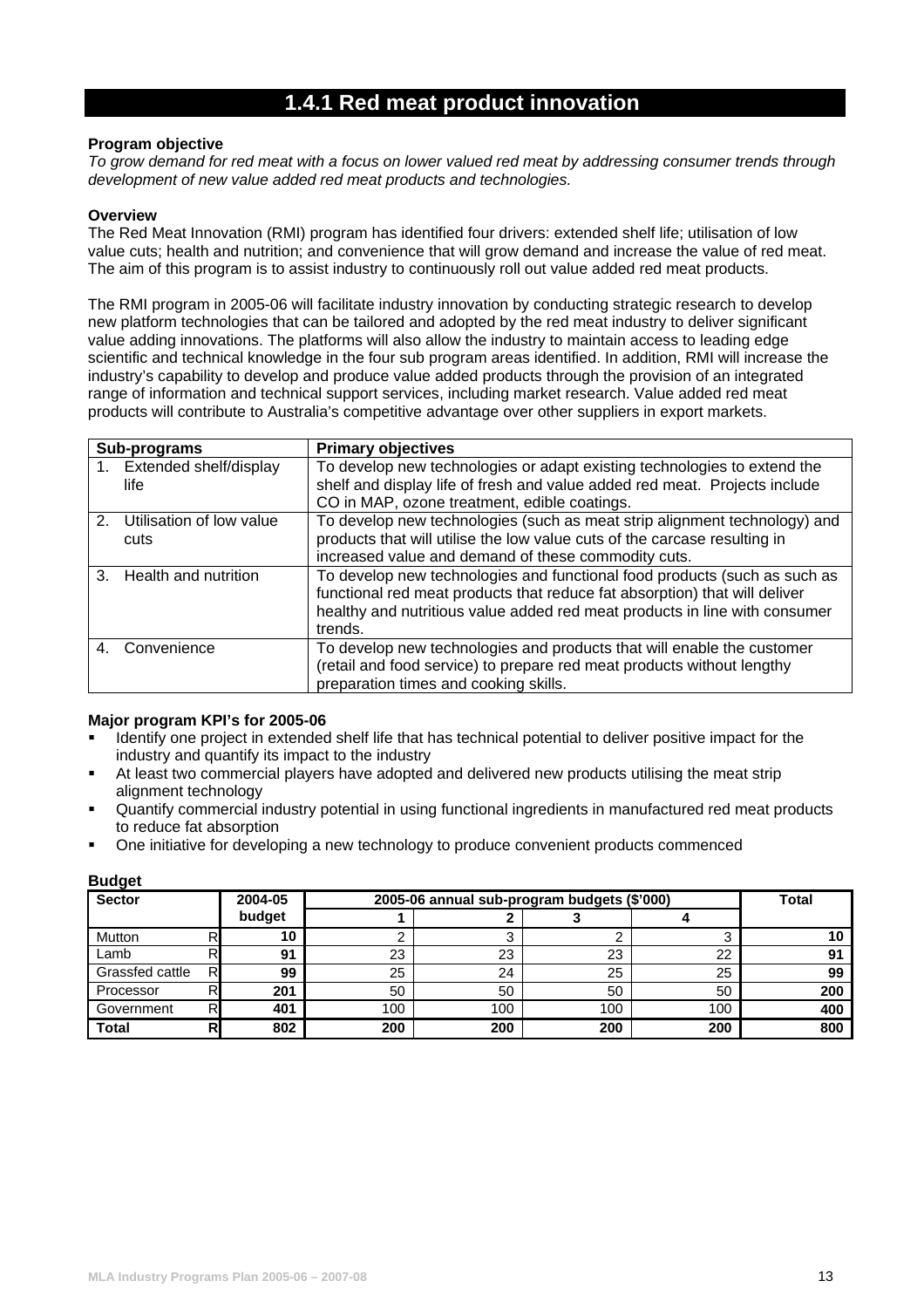# **1.4.2 Co-products**

# **Program objective**

*Ensure the industry is well positioned to capture value from a range of co-product opportunities, including biologically active components of red meat and co-products, and to take advantage of Australia's competitive positioning as a 'clean and green' source of high value/high integrity raw materials for the global health care, nutrition and food industries.* 

# **Overview**

While approximately 89% of the final value derived from a carcase may be attributed to meat, around 62% of the animal is not meat (includes hides and skins, offal, blood, rendered products etc).

Traditional uses for rendered co-products remain under threat, thus end-use applications and markets have changed significantly in recent years. In a worst case scenario (ie disposal only), research has indicated a direct impact on livestock prices of at least \$26 per head. At the other end of the continuum, high value bioactives (derived from blood and other organs) are showing strong demand across a wide range of applications with the global market expected to grow by 300% over the next five years to be worth more than \$US1 billion.

The Australian red meat industry is uniquely positioned to take advantage of this growth due to our 'clean and green' image and disease free status. At present, there is insufficient infrastructure within the value adding sector to fully access this burgeoning market and the aims of the high value bioactives program is to kick-start and maintain a red meat bioactives industry.

Attention of the co-products program will focus on identifying target opportunities, development of valueadded processing capabilities accessible to Australian processors, and the development of supply chains for delivery of co-products to international markets.

| Sub-programs                  | <b>Primary objectives</b>                                    |
|-------------------------------|--------------------------------------------------------------|
| 1. Co-products (rendered)     | Maintain and protect existing markets                        |
|                               | Identify alternative uses and processes                      |
|                               | Develop contingency plans for disposal                       |
| High value bioactives<br>2.   | Identify key bioactives markets                              |
|                               | Identify opportunities, trends and gaps in bioactives supply |
|                               | chain                                                        |
|                               | Facilitate regulatory approval of functional claims          |
|                               | Improve global perception of supplier integrity              |
| 3.<br>Value added co-products | Establish an industry baseline<br>٠                          |
|                               | Engage key pet food manufacturers                            |
|                               | Identify opportunities, trends and gaps in pet food supply   |
|                               | chain                                                        |

#### **Major program KPIs for 2005-06**

- Rendered co-products (or raw materials) are directed into one new non-feed application
- Contingency plan in place for safe disposal of specified risk materials
- Demonstrate increased revenue from bioactives and co-products
- Demonstrate improved supply chain integrity
- Increase processor industry awareness of pet food opportunities

| <b>Sector</b>   |   | 2004-05 |     | 2005-06 annual sub-program budgets (\$'000) | <b>Total</b> |     |
|-----------------|---|---------|-----|---------------------------------------------|--------------|-----|
|                 |   | budget  |     |                                             |              |     |
| Mutton          |   | 30      | 12  | 16                                          |              |     |
| Lamb            |   | 75      | 30  | 39                                          |              |     |
| Grassfed cattle | R | 105     | 42  | 54                                          |              | 105 |
| Processor       | R | 200     | 79  | 104                                         |              | 200 |
| Government      | R | 411     | 163 | 213                                         | 35           | 41' |
| <b>Total</b>    |   | 822     | 325 | 425                                         | 70           | 822 |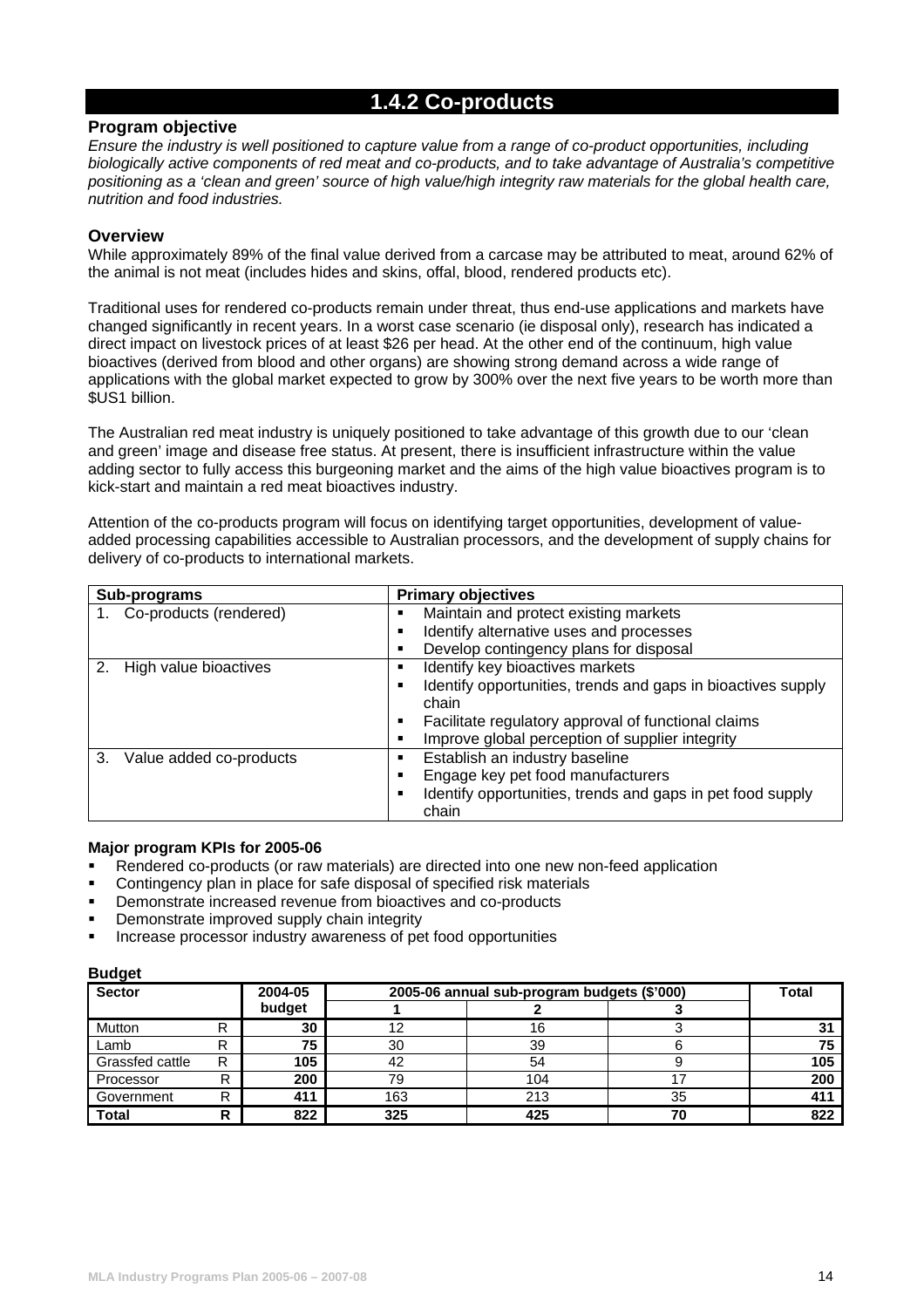# **2.1 Meat safety/Issues management**

### **Program objective**

*Ensure integrity and safety of beef/sheepmeat* 

### **Overview**

The MLA Meat Safety/Issues Management program supports the activities of SAFEMEAT, a partnership between the commonwealth and state governments and all sectors of the red meat industry. SAFEMEAT oversees and promotes sound management systems to deliver safe and hygienic product to the market place, and implements sound crisis management principles and strategies.

|                | Sub-programs                    | <b>Primary objective</b>                                             |
|----------------|---------------------------------|----------------------------------------------------------------------|
|                | 1. Prion Research               | Enhance disease surveillance and testing capability for bovine       |
|                |                                 | spongiform encephalopathy (BSE). Assess impact of BSE control        |
|                |                                 | measures. Scientific input to communications strategies.             |
| 2 <sub>1</sub> | Domestic and international      | Minimize market disruption arising from food safety and related      |
|                | issues management               | incidents, creating positive perceptions of Australian meat safety   |
| 3.             | Microbiological food safety     | Develop safety management programs based on sound science,           |
|                | research and development        | risk assessment and implementation of new strategies.                |
| 4.             | National identification schemes | Continue supporting implementation of NLIS-for cattle and sheep.     |
| 5.             | <b>SAFEMEAT</b> secretariat     | Provide secretariat services to SAFEMEAT.                            |
| 6.             | Communication and education     | Provide effective communication and education regarding food         |
|                |                                 | safety and industry issues. Develop and implement the BSE            |
|                |                                 | communication and education program.                                 |
|                | 7. Biotechnology                | Develop strategies and initiatives enabling the beef, sheep and goat |
|                |                                 | industries to use and exploit the benefits of gene technology and    |
|                |                                 | other biotechnologies, while meeting consumer requirements.          |
| 8.             | Livestock quality systems       | Manage LPA program communication, extension, auditing, rules         |
|                |                                 | and standards and accreditation (levels 1 and 2). Continue to        |
|                |                                 | support NVD program (paper and electronic). Manage chemical          |
|                |                                 | residue issues relating to chemical usage and animal feeding.        |

# **Major program KPIs for 2005-06**

- Deliver BSE communication and education programme 31/3/06
- An industry-wide risk assessment model for BSE is developed by 30/6/06
- Australian public health officials acknowledge the food safety status of red meat
- Regulatory changes deliver greater than \$1million savings to processors.
- 50% of all registered LPA Producers are fully accredited by 30/6/06
- **LQS** Extension program delivered to 70 events by 30/6/06
- Ensure the NLIS database processes 95% of transfer files in < 30 minutes (30/04/06)
- **Ensure the NLIS database processes 95% of database queries in**  $\lt$  **30 minutes (30/04/06)**
- NLIS Helpdesk calls are accurately documented and resolved in a timely and professional manner, supported by an independent stakeholder survey (30/6/06)

| <b>Sector</b> |   | 2004-05      |     |                |       | 2005-06 budget (\$'000) |     |     |    |       | <b>Totals</b> |
|---------------|---|--------------|-----|----------------|-------|-------------------------|-----|-----|----|-------|---------------|
|               |   | budget       | 1   | $\overline{2}$ | 3     | 4                       | 5   | 6   | 7  | 8     |               |
| Mutton        | R | 97           |     |                | 15    | 25                      | 2   | 2   | 1  | 10    | 55            |
|               | M | 81           |     | 80             |       |                         | 2   | 4   |    |       | 86            |
| Lamb          | R | 547          |     |                | 83    | 145                     | 5   | 13  | 3  | 45    | 294           |
|               | М | 475          |     | 420            |       |                         | 11  | 26  |    | 15    | 472           |
| Grassfed      | R | 1,166        | 138 |                | 253   | 350                     | 16  | 52  | 8  | 158   | 975           |
| cattle        | M | 1,505        |     | 1,248          |       |                         | 32  | 103 |    | 32    | 1,415         |
| Grainfed      | R | 106          | 15  |                | 36    | 50                      | 2   | 7   | 1  | 22    | 133           |
| cattle        | M | 136          |     | 174            |       |                         | 4   | 15  |    | 5     | 198           |
| Processor     | R | 1,098        | 120 |                | 386   | 230                     | 20  | 61  | 12 | 135   | 964           |
|               | M | 1,860        |     | 1,797          |       |                         | 40  | 122 |    | 40    | 1,999         |
| Goat          | R | 16           |     |                |       |                         |     | 2   |    | 20    | 22            |
|               | M | $\mathbf{2}$ |     |                |       |                         |     | 4   |    | 4     | 8             |
| Live export   | R | 147          | 27  |                |       |                         | 5   | 15  |    | 20    | 67            |
|               | M | 26           |     |                |       |                         | 11  | 30  |    | 4     | 45            |
| External      | M | 2,415        |     |                |       | 3,640                   |     |     |    | 3,500 | 7,140         |
| Government    | R | 3,177        | 300 | 0              | 773   | 800                     | 50  | 152 | 25 | 410   | 2,510         |
| <b>Totals</b> | R | 0            | 600 | 0              | 1,546 | 1,600                   | 100 | 304 | 50 | 820   | 5,020         |
|               | M | 6,500        | 0   | 3,719          | 0     | 3,640                   | 100 | 304 | 0  | 3,600 | 11,363        |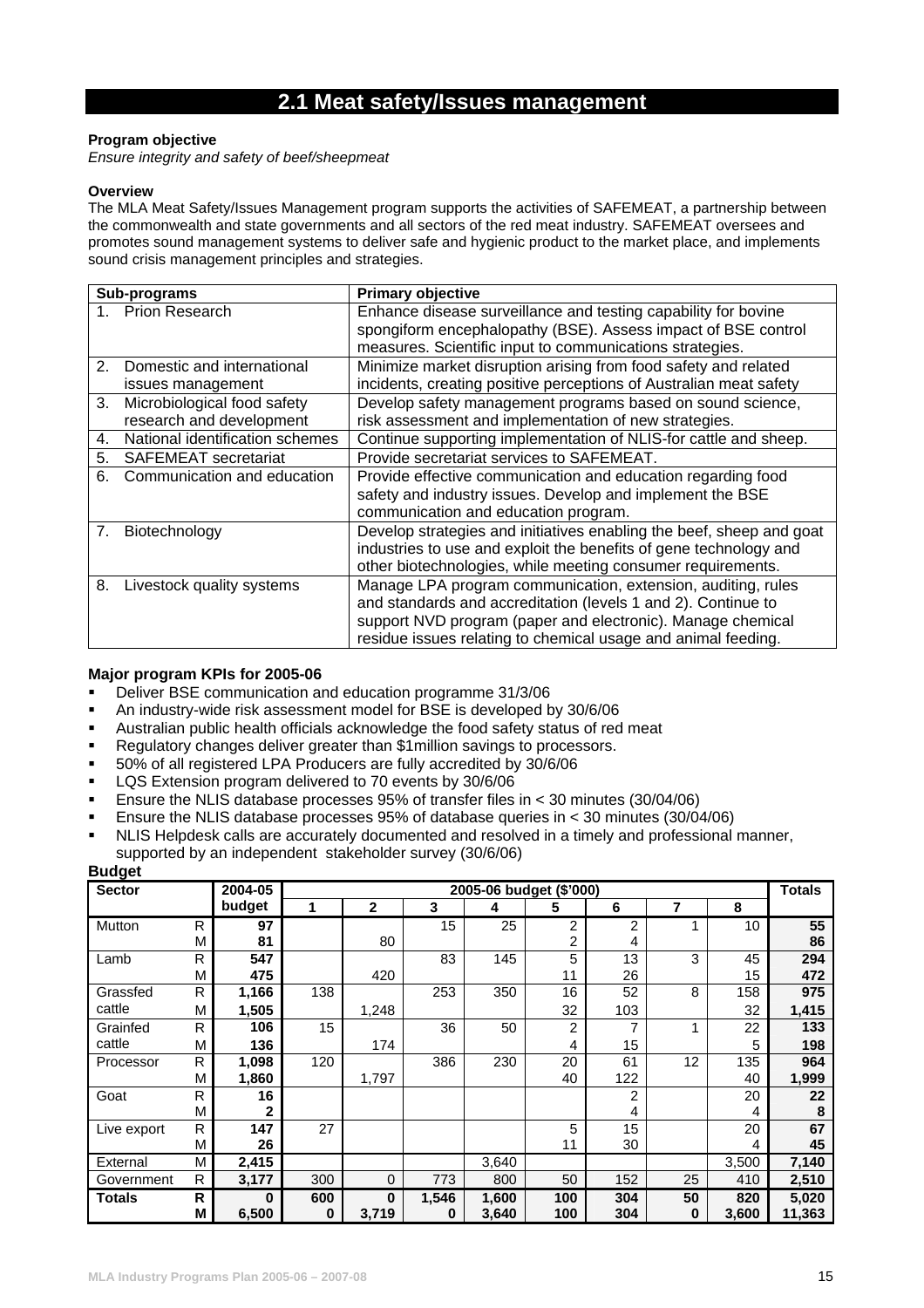# **2.2 Meat Standards Australia**

# **Program objective**

*Having the world's leading eating quality grading and labelling system (MSA™). Continue to expand the MSA model to enable the delivery of eating quality outcomes to a wider range of beef cattle (older), through ongoing R&D. Launch the MSA sheepmeat program.* 

### **Overview**

The objectives of the MSA program are:

- Deliver a program with wider application when grading a range of cattle
- Develop and implement systems for the launch of MSA for sheepmeats
- To provide the industry with accurate, unbiased and reliable eating quality standards
- Work with industry to ensure consumers can purchase beef and sheep of a described eating quality
- Continue to develop the world's most innovative technology relating to beef and sheep eating quality
- Provide information and training to increase the profitability all participants in the supply chain

During 2005-06 efforts will continue to be focussed on increasing the uptake of company grading, while maintaining grading services on a commercial basis for those who prefer this option. Technical expertise will continue to be provided to enterprises in all sectors, particularly through training programs that target each industry sector. Additional R&D will be required to expand the current MSA model to allow for the grading of older cattle. 2005-06 also brings the implementation stage of eating quality systems for sheepmeats. These systems will be developed and implemented into the six current supply chains involved in the pilot prior to expansion with other enterprises.

|    | Sub-programs               | <b>Primary objectives</b>                                                 |
|----|----------------------------|---------------------------------------------------------------------------|
|    | Delivery of MSA beef       | Continue to support adoption of MSA technology through maintaining an     |
|    | grading and technical      | independent, world class, grading service for beef and move further       |
|    | services                   | toward full cost recovery.                                                |
| 2. | Delivery of a commercial   | Provide processors choosing not to shift to company grading with trained  |
|    | beef grading service       | graders on a commercial basis.                                            |
| 3. | Delivery of training and   | Facilitate the adoption of MSA technology through further development     |
|    | integrity systems for beef | and delivery of training modules to increase and maintain the knowledge   |
|    | grading                    | of technology whilst enhancing integrity through rigorous auditing.       |
|    | 4. Retail, food service,   | Training and technical support for retailers, food service operators and  |
|    | wholesale support for beef | wholesalers using MSA beef, whilst ensuring the integrity of the mark.    |
|    | 5. Further development of  | Further develop grading protocols to ensure all categories, including     |
|    | MSA beef model             | older cattle, are eligible for grading, evaluation of holding times, etc. |
| 6. | Implementation of          | Develop and adopt of specification and standards by lamb and              |
|    | sheepmeat eating quality   | sheepmeat supply chains to improve product quality while maintaining      |
|    | standards                  | integrity.                                                                |
| 7. | Retail, foodservice,       | Develop training programs targeted at further utilisation of sheepmeat    |
|    | wholesale training         | products.                                                                 |

### **Major program KPIs for 2005-06**

- Deliver complete grading model to industry by 31/12/05
- Deliver MSA grading to three additional major beef processors 30/06/06
- Launch complete electronic correlation program 30/06/06
- Launch SMEQ program as part of MSA operations 30/12/05

# **Budget \***

| <b>Sector</b>   |        | 2004-05      | 2005-06 annual sub-program budgets (\$'000) |     |     |     |     |     |     |              |
|-----------------|--------|--------------|---------------------------------------------|-----|-----|-----|-----|-----|-----|--------------|
|                 |        | budget       |                                             |     |     |     | 5   | 6   |     |              |
| Mutton          | R      |              |                                             |     |     |     |     | 66  | 60  | 126          |
| Lamb            | R      |              |                                             |     |     |     |     | 71  | 65  | 136          |
| Grassfed cattle | R      | 1,432        | 643                                         |     | 205 | 128 | 126 |     |     | 1,102        |
| Grainfed cattle | R      | 158          | 215                                         |     | 69  | 43  | 54  |     |     | 381          |
| Processor       | R      | 72           |                                             |     |     | 60  | 195 |     |     | 255          |
| External        | M      | 865          |                                             | 800 |     |     |     |     |     | 800          |
| Government      | R      | 1,662        | 858                                         |     | 274 | 231 | 375 | 137 | 125 | 2,000        |
| <b>Total</b>    | R<br>M | 3,324<br>865 | 1,716                                       | 800 | 548 | 462 | 750 | 274 | 250 | 4,000<br>800 |

\* This budget does not include funding to be expended on MSA promotion under program 1.1.1.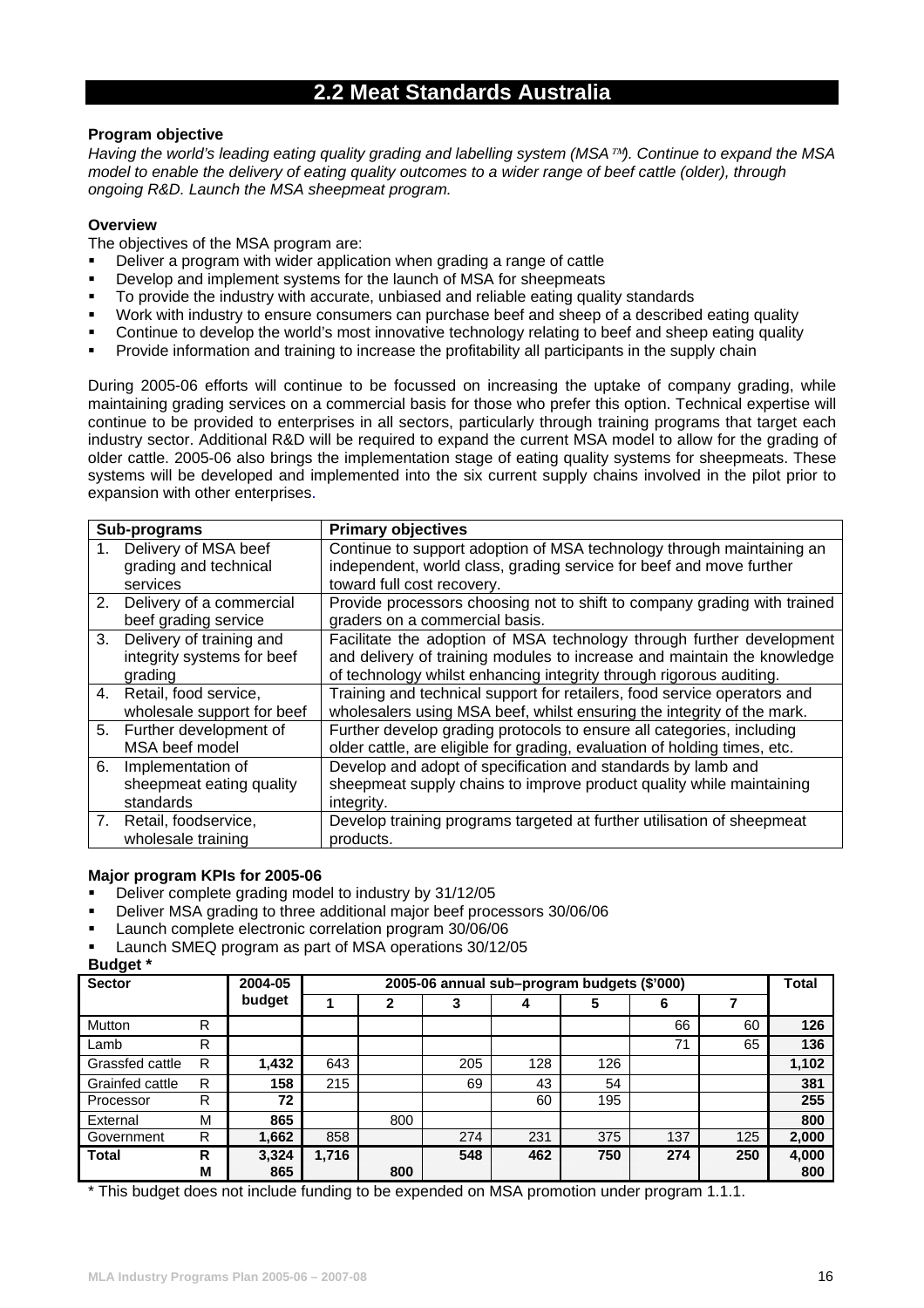# **3.1 Environment – resource management**

### **Program objective**

*Undertake research into priority environmental issues for the red meat industry and implement appropriate communication and commercialisation initiatives to support industry adoption of research outcomes.* 

### **Overview**

All components of the red meat supply chain face increasing scrutiny as to their management of the natural resources from which the industry derives its productivity. As a result measurement, reporting and public perceptions are priority issues for the red meat industry together with the following environmental issues: water quality; water use efficiency; salinity; soil erosion; nutrient management and soil acidification; weeds; feral animals; biodiversity; vegetation management; climate change and variability; greenhouse gases; energy use and solid waste. These environmental issues vary in importance between supply chain sectors and regional production systems.

This program will undertake research and delivery of information, to address these issues to ensure the sustainability and profitability of the industry.

| Sub-programs                | <b>Primary objectives</b>                                                   |
|-----------------------------|-----------------------------------------------------------------------------|
| 1. Northern beef            | Source relevant R&D projects to improve our understanding and               |
|                             | management of priority NRM issues in northern Australia.                    |
| Southern beef<br>2.         | Development and delivery of information, products and services for          |
|                             | cereal zone and hrz producers that increase profit and address regional     |
|                             | environmental issues. This includes increasing the existing focus into      |
|                             | water use efficiency, soil, biodiversity, weed and feedbase sustainability. |
| 3.<br>Lamb, sheep and goats | Development and delivery of information, products and services for          |
|                             | cereal zone and hrz producers that increase profit and address regional     |
|                             | environmental issues. This will include increasing the existing focus into  |
|                             | water use efficiency, soil, biodiversity, weed and feedbase sustainability. |
| Feedlot<br>4                | Source relevant R&D projects to improve our understanding and               |
|                             | management of environmental issues facing the feedlot sector. Provide       |
|                             | information and technologies to assist feedlot managers to meet legal       |
|                             | environmental requirements and exceed acceptable community                  |
|                             | standards.                                                                  |
| 5.<br>Processing            | Identify key environmental priorities for the meat processing sector in the |
|                             | areas of fundamental, applied and defensive research and ensure the         |
|                             | sector is provided with the required knowledge, tools and technologies.     |

### **Major program KPIs for 2005-06**

- Life cycle analysis industry workshops on environmental issues completed
- Complete longitudinal study of how mixed farming practices influence biodiversity
- Develop business management plan for effective delivery of weed management information to 2010
- Nine Grain & Graze regional projects achieve performance targets of participation
- Ninth Grain & Graze region in the Maranoa–Balonne region operational
- EverGraze project sites established in WA, Victoria and NSW, with contributions from CMAs
- Joint AGO/MLA research project to address methane emissions from feedlots initiated
- Meat Processing Industry Best Practice Guidelines acknowledged by two state EPAs

| - - - - -<br><b>Sector</b> |   | 2004-05 | 2005-06 annual sub-program budgets (\$'000) | <b>Total</b> |       |     |     |       |
|----------------------------|---|---------|---------------------------------------------|--------------|-------|-----|-----|-------|
|                            |   | budget  |                                             |              |       |     | 5   |       |
| Mutton                     | R | 298     |                                             |              |       |     |     |       |
| Lamb                       | R | 1,602   |                                             |              | 914   |     |     | 914   |
| Grassfed cattle            | R | 1,825   | 1,000                                       | 399          |       |     |     | 1,399 |
| Grainfed cattle            | R | 90      |                                             |              |       | 267 |     | 267   |
| Processor                  | R | 450     |                                             |              |       |     | 450 | 450   |
| Goats                      | R | 13      |                                             |              |       |     |     |       |
| Government                 | R | 4,278   | 1,000                                       | 399          | 914   | 267 | 450 | 3,030 |
| <b>Total</b>               | R | 8,556   | 2,000                                       | 798          | 1,828 | 534 | 900 | 6,060 |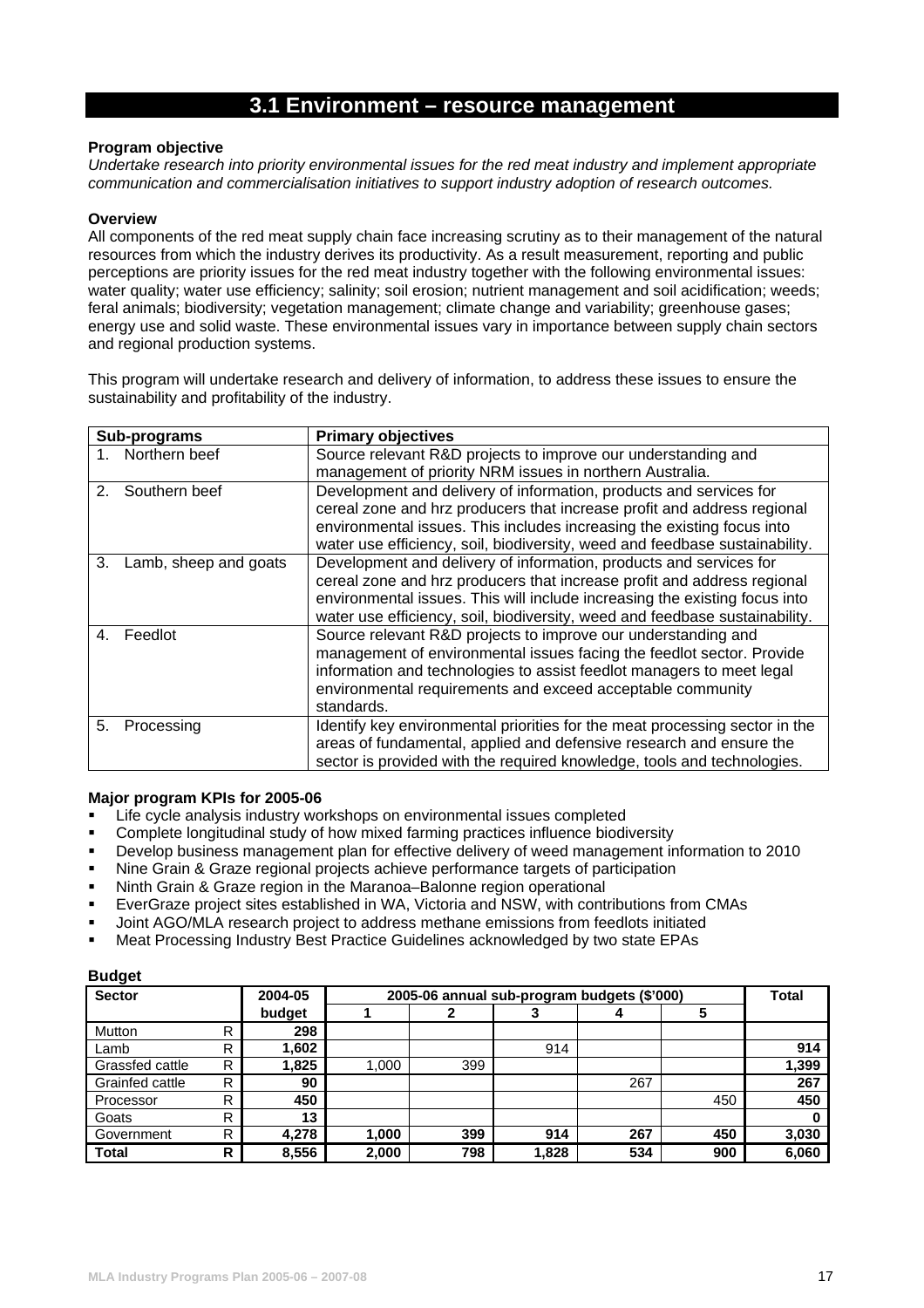# **3.2.1 Animal welfare – on farm**

### **Program objective**

*Supporting productivity, product quality and market access by providing tools and knowledge to improve the well-being of Australian livestock and address issues of community concern.* 

#### **Overview**

The welfare of food producing animals is the focus of greater attention, both in Australia and in many of our trading markets. Practices that initiate consumer and public concern must be adequately addressed in order to avoid harming the marketability of Australian livestock products. Welfare-adverse practices also have the potential to reduce product quality and efficiency of production. Failure to address key issues may result in regulatory solutions being imposed on industry and denial of access to export markets.

The on-farm animal welfare program will provide innovative, cost effective alternatives to practices that impact on public perception, efficiency of production, product quality and market access. The foundation of the program will be the use of evidence-based science to support welfare outcomes, and as such a key work area will be the development of objective measures of animal welfare. The program will provide sound and objective information on animal welfare on which industry, government and the public can base their decisions, be it in the area of policy development, support for production practices or consumer purchase choices.

| Sub-programs           | <b>Primary objectives</b>                                                       |
|------------------------|---------------------------------------------------------------------------------|
| 1. Objective measures  | Identify objective measures of welfare to influence the development of          |
| of animal welfare      | sustainable animal welfare practices and policies                               |
| 2. Land transport      | Develop a practical risk management approach to land transport to allow for     |
|                        | flexibility of practices while maintaining or improving animal welfare outcomes |
| 3. Quality assurance   | Develop a practical on-farm animal welfare QA module                            |
| 4. Animal husbandry    | Provide tools and knowledge to improve the welfare outcomes resulting from a    |
|                        | range of accepted production practices                                          |
| 5. Community issues on | Monitor trends in public opinion towards animal welfare in order to address     |
| animal welfare         | consumer concerns with evidence based science                                   |
| 6. Communication,      | Develop training and education packages for animal                              |
| education and          | handlers/stockpersons/schools                                                   |
| training               | To communicate program outcomes to industry stakeholders                        |

# **Major program KPIs for 2005-06**

- Foundations of the animal welfare QA module developed
- **Public and industry perception surveys completed**
- Education pilot for secondary school students or personnel in the livestock industries launched
- Collaborative objective measures R&D investment framework developed
- Preliminary transport experiment completed examining the impact of pre-transport handling/loading/recovery on animal welfare
- Heat load risk assessment software package validated and submitted to the National Feedlot Accreditation Scheme

| <b>Sector</b>          |   | 2004-05 | 2005-06 annual sub-program budgets (\$'000) | <b>Total</b> |     |     |    |     |       |
|------------------------|---|---------|---------------------------------------------|--------------|-----|-----|----|-----|-------|
|                        |   | budget  |                                             |              |     |     |    |     |       |
| Mutton                 | R | 53      | 6                                           | 12           | 12  | 13  | b  |     | 53    |
| Lamb                   | R | 446     | 122                                         | 103          | 55  | 91  |    | 64  | 446   |
| Grassfed cattle        | R | 200     | 40                                          | 50           | 40  | 35  | 15 | 20  | 200   |
| <b>Grainfed cattle</b> | R | 58      | O                                           |              |     | 58  |    |     | 58    |
| Government             | R | 757     | 168                                         | 165          | 107 | 197 | 31 | 89  | 757   |
| <b>Total</b>           | R | 1,514   | 336                                         | 330          | 214 | 394 | 62 | 178 | 1,514 |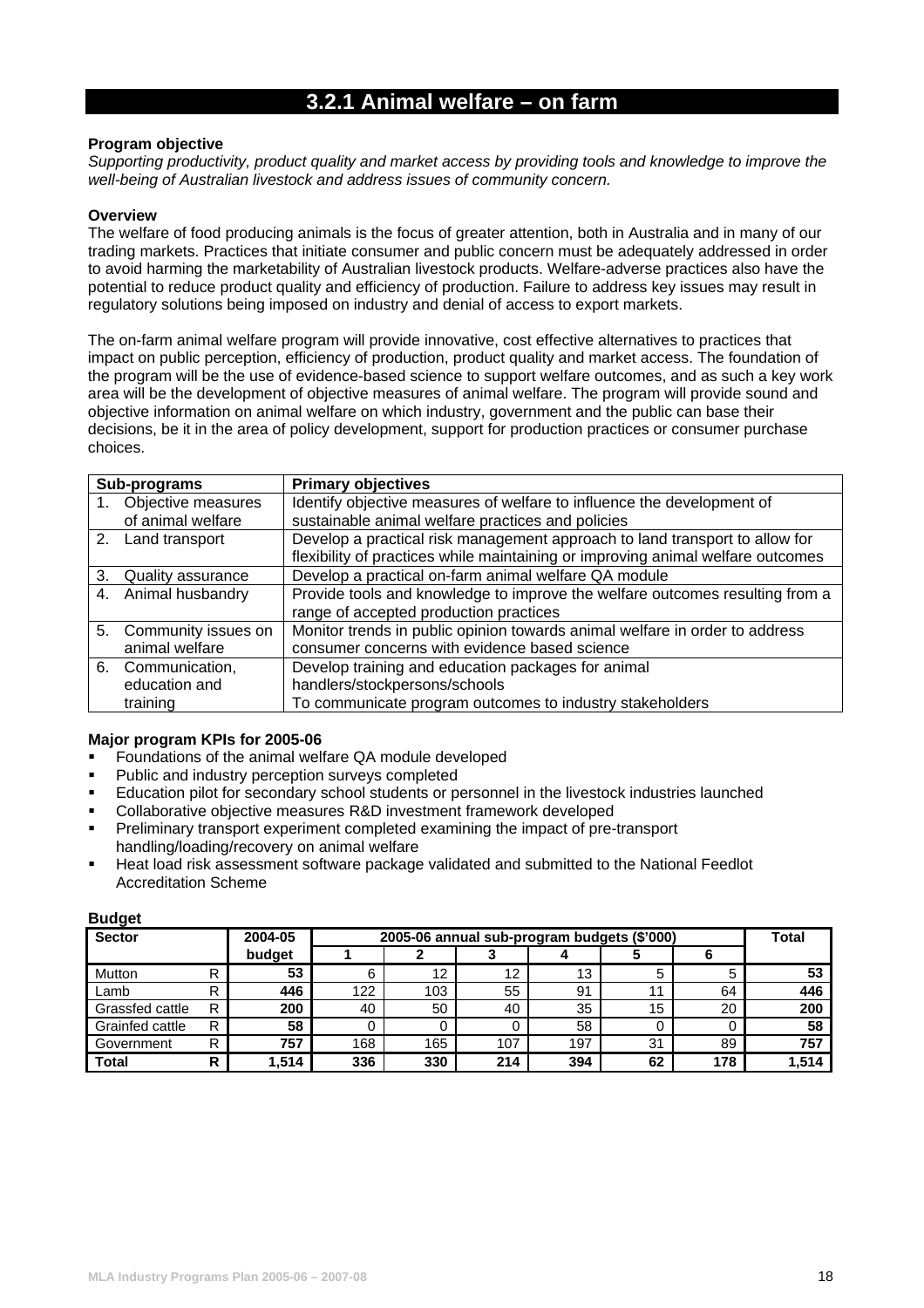# **3.2.2 Animal welfare – live export**

### **Program objective**

*Improve the welfare of livestock during the process of export, from assembly on farm through to transport overseas, and after arrival in the destination market.* 

#### **Overview**

The welfare of livestock exported live has become an issue of community concern with the result that the trade is threatened with closure by government. Animal rights groups are exploiting this vulnerability.

To address these concerns, a timely flow of effective research outcomes must be produced to ensure continuous improvement to animal welfare in the trade.

In addition, substantive improvements must be made to animal handling practices during the process of discharge, holding and processing of livestock after arrival in destination markets.

A major new initiative will be the implementation of a communication strategy to regain community and Government support for the live trade. At the same time, the alliance with NFF and the wool industry will be maintained to respond to the efforts of animal activists to ban the trade.

| Sub-programs                | <b>Primary objectives</b>                                                                                                                     |
|-----------------------------|-----------------------------------------------------------------------------------------------------------------------------------------------|
| 1. Middle East/North Africa | Improve animal handling practices during the process of discharge,<br>holding and processing after Australian livestock arrive in the region. |
| 2. Asia Pacific             | Improve animal handling practices, particularly during processing, after                                                                      |
|                             | Australian livestock arrive in the region.                                                                                                    |
| 3. Communications and       | Improve support for trade from key stakeholders - community, producers,                                                                       |
| issues management           | politicians, bureaucrats - and effectively manage arising issues.                                                                             |
| 4. Research and             | A timely flow of effective tools and knowledge, to continuously improve                                                                       |
| development                 | animal welfare at all stages in the trade.                                                                                                    |

### **Major program KPIs for 2005-06**

- No high mortality shipments and average mortalities below 1% in 2005-06.
- 80% of cattle slaughtered in Indonesia utilising restraining box by 30 June 2006.
- Animal handling in at least 80% of feedlots in the Middle East rated as satisfactory.
- Progress on the issue of stunning during slaughter of Australian sheep in the Middle East.
- Stunning fully adopted in three key abattoirs in Philippines, and trialled (with approval of Islamic authorities) in major Indonesian abattoir.
- Improvement in numbers in favour of live trade from 52% to 55%.
- Experiments completed to determine heat stress thresholds of selected classes of sheep and cattle for inclusion in the heat stress risk assessment software.
- Project contracted to investigate persistent inappetence and salmonellosis in pastoral sheep and lambs exported from Adelaide and Portland.
- Management options to improve the production and welfare outcomes associated with the export of entire male livestock reviewed and communicated to industry.

| <b>Sector</b> |   | 2004-05 |     | 2005-06 annual sub-program budgets (\$'000) |       |     | <b>Total</b> |
|---------------|---|---------|-----|---------------------------------------------|-------|-----|--------------|
|               |   | budget  |     | 2                                           | 3     | 4   |              |
| Mutton        | R | 118     |     |                                             |       | 43  | 43           |
|               | М | 188     | 115 |                                             | 322   |     | 437          |
| Lamb          | R | 50      |     |                                             |       | 25  | 25           |
|               | М | 109     | 30  |                                             | 300   |     | 330          |
| Grassfed      | R | 196     |     |                                             |       | 150 | 150          |
| cattle        | М | 534     | 30  | 130                                         | 400   |     | 560          |
| Live exporter | R | 301     |     |                                             |       | 218 | 218          |
|               | М | 556     | 175 | 130                                         | 150   |     | 455          |
| Government    | R | 665     |     |                                             |       | 436 | 436          |
| <b>Total</b>  | R | 1,330   |     |                                             |       | 872 | 872          |
|               | М | 1,387   | 350 | 260                                         | 1,172 |     | 1,782        |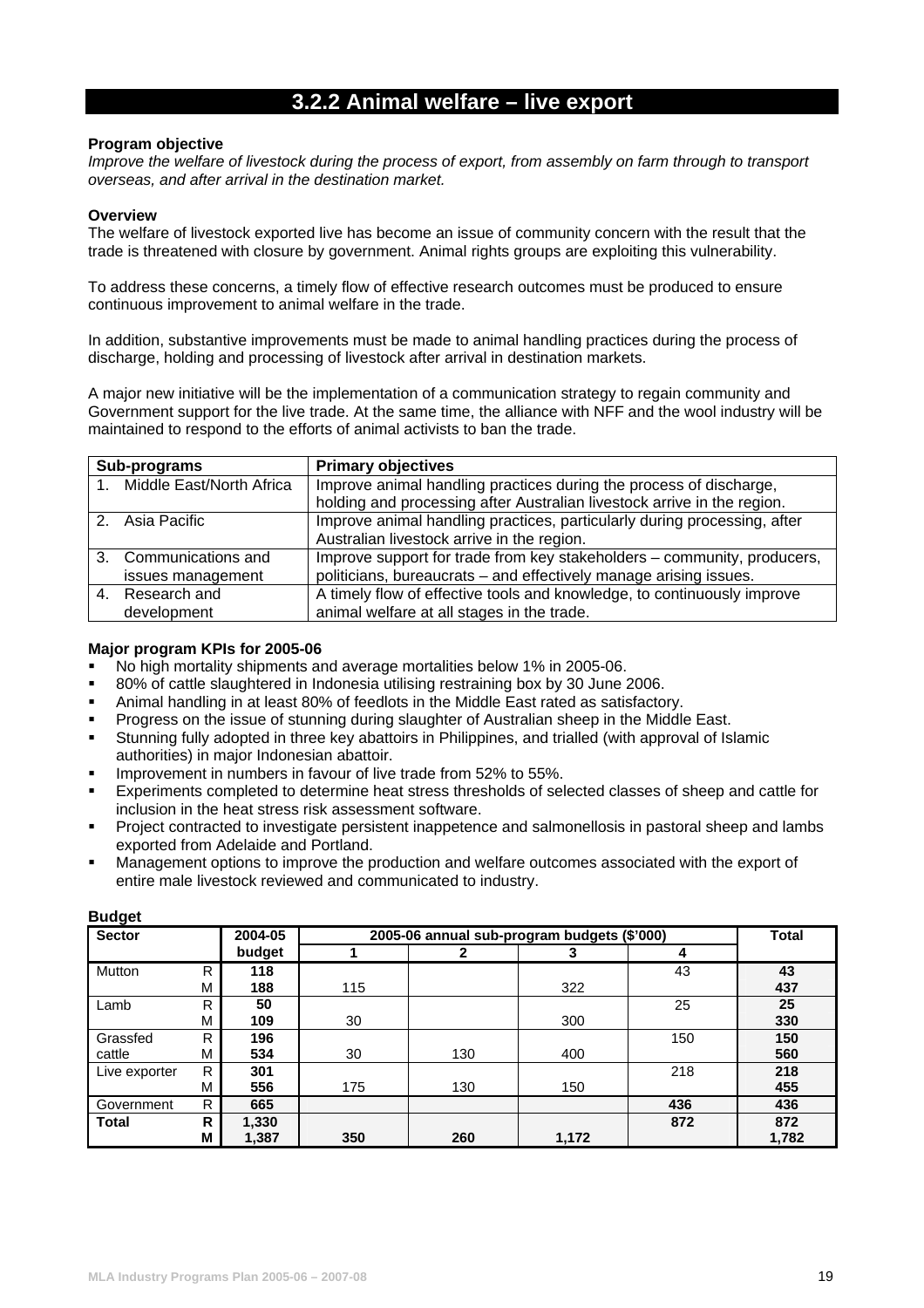# **4.1 Improving productivity**

# **Program objective**

*To improve the productivity, profitability and sustainability of the red meat industry.* 

# **Overview**

Decreasing commodity prices (in real terms) and increasing input prices mean that the red meat industry is under constant pressure to increase the efficiency of production in order to maintain current levels of business profitability. The key productivity (and profitability) drivers differ between regions and industry sectors. This program will work with industry to identify these drivers, develop R&D projects to enable industry to efficiently improve productivity, and ensure the R&D results are communicated to stakeholders in an effective way. The program focuses on productivity improvement through: breeding herd/flock productivity; reduced reproductive loss in cattle; reduced impact of internal parasites in sheep; development of automation technologies for the processing sector; and working with industry to improve occupational health and safety.

|                | Sub-programs                  | <b>Primary objectives</b>                                                    |
|----------------|-------------------------------|------------------------------------------------------------------------------|
|                | 1. Northern beef              | Identify key productivity drivers for the northern beef industry and source  |
|                |                               | relevant R&D projects to improve our understanding and management            |
|                |                               | for these drivers.                                                           |
| 2 <sub>1</sub> | Southern beef                 | Improve cow herd and overall beef enterprise productivity and improve        |
|                |                               | feed utilization at the flock or herd and individual animal level.           |
| 3.             | Lamb, sheep and goats         | Improve ewe flock productivity, via maternal performance and                 |
|                |                               | optimisation of the meat/wool balance. Improve animal temperament.           |
| 4.             | Feedlot                       | Identify key productivity drivers for the feedlot industry and source        |
|                |                               | relevant R&D projects to improve our understanding and management            |
|                |                               | for these drivers.                                                           |
| 5.             | Processing technology         | Encouraging processors and solution providers to experiment with             |
|                |                               | innovative processing techniques to secure profits and long term             |
|                |                               | sustainability of the industry and safety of the community.                  |
| 6.             | Processing occupational       | Assist the processing sector to better understand and eliminate/manage       |
|                | health and safety             | the major OH&S issues.                                                       |
| 7.             | Sheep Genetics Australia      | Providing genetic evaluation tools and information for the sheep             |
|                | (Lambplan, Merino Select)     | industry.                                                                    |
| 8.             | Alternative stunning research | Develop new and improve existing stunning techniques in order to             |
|                |                               | deliver individually tailored solutions to the Australian red meat industry. |

# **Major program KPIs for 2005-06**

- Trial work for the pathogen testing component of the CSIRO grain devitalisation project completed
- The role of vitamin A in calf wastage in northern Australia reviewed and relevant research and/or communication activities initiated
- PCR diagnostic test for reproductive diseases of cattle available for use by diagnostic laboratories
- EverGraze projects established within the Dryland Salinity CRC
- Dairy beef and goat best practice manuals produced and released
- **Implementation of PasturePlan**
- New generation ProGraze developed and released
- Document and disseminate cobotics strategy to industry outlining industry benefit in relation to labour saving and OHS
- Identify requirements for initial development of advanced visioning and sensing systems for automation
- One new stunning technology ready for commercialisation

| <b>Sector</b>   |    | 2004-05 | 2005-06 annual sub-program budgets (\$'000) |       |       |       |       |     |     |     | <b>Total</b> |
|-----------------|----|---------|---------------------------------------------|-------|-------|-------|-------|-----|-----|-----|--------------|
|                 |    | budget  |                                             | 2     | 3     | 4     | 5     | 6   |     | 8   |              |
| Mutton          | R. | 355     |                                             |       | 320   |       |       |     | 13  |     | 333          |
| Lamb            | R. | 1,470   |                                             |       | 1,995 |       |       |     | 42  |     | 2,037        |
| Grassfed cattle | R  | 1,450   | 770                                         | 932   |       |       |       |     |     |     | 1,702        |
| Grainfed cattle | R. | 895     |                                             |       |       | 875   |       |     |     |     | 875          |
| Processor       | R. | 900     |                                             |       |       |       | 575   | 325 |     | 400 | 1,300        |
| Goat            | R. | 50      |                                             |       | 115   |       |       |     |     |     | 115          |
| External        | м  | 710     |                                             |       |       |       |       |     | 710 |     | 710          |
| Government      | R. | 5,120   | 770                                         | 932   | 2,430 | 875   | 575   | 325 | 55  | 400 | 6,362        |
| <b>Total</b>    | R  | 10,240  | 1,540                                       | 1,864 | 4,860 | 1,750 | 1.150 | 650 | 110 | 800 | 12,724       |
|                 | м  | 710     | 0                                           | 0     | 0     |       |       |     | 710 |     | 710          |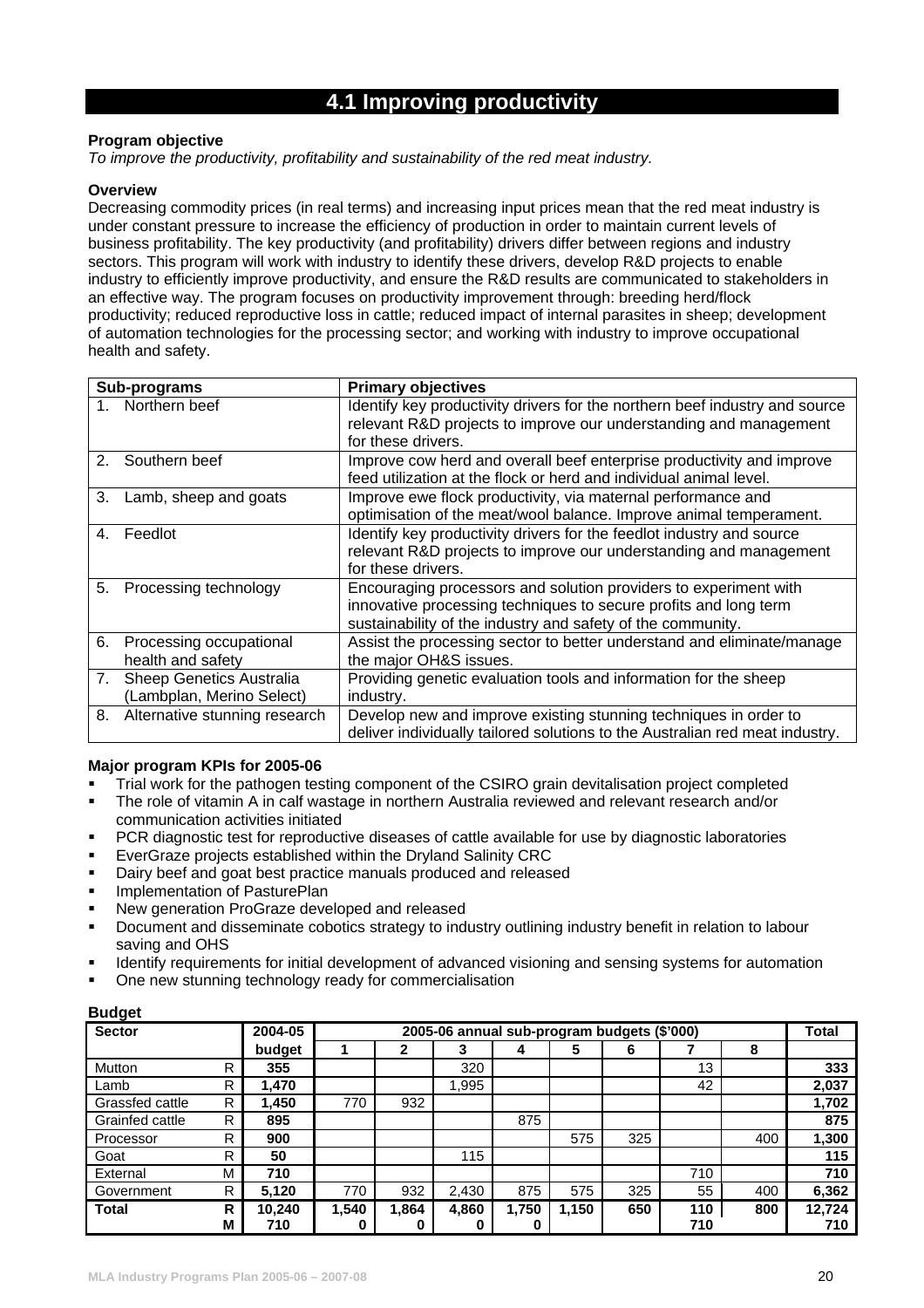# **4.2 Adoption and capacity**

### **Program objective**

*Communicate, facilitate use of, and help deliver the tools and information resulting from MLA's R&D to its livestock producer, feedlotter and processor stakeholders.* 

### **Overview**

The realisation of returns on MLA's R&D investments is dependent upon the adoption of R&D outcomes by producers, feedlotters, and processors. To facilitate informed decisions being made by each of these groups on technology adoption MLA will (a) develop R&D outputs into practical tools & information, (b) communicate key benefits to producers and processors, (c) help build industry capacity to understand and adopt best practices.

|                | Sub-programs                | <b>Primary objectives</b>                                            |
|----------------|-----------------------------|----------------------------------------------------------------------|
|                | 1. Communication            | Increase producer awareness of MLA's tools and information           |
| 2.             | Delivery                    | Increase producer access to, and uptake of, information              |
| 3.             | Building capacity           | Increase understanding and application of best practices to build    |
|                |                             | capacity of producers and intermediaries (including EDGE)            |
| 4.             | Monitoring and evaluation   | Track program awareness and adoption of key management practices     |
| 5 <sub>1</sub> | Processor innovation        | Accelerate the adoption of R&D outcomes in the processing sector via |
|                | adoption services           | a variety of innovation transfer activities.                         |
| 6.             | Processor leadership and    | Undertake research aimed at developing leadership and organisational |
|                | management capability       | capabilities in the processing sector.                               |
|                | 7. Plant-initiated projects | Support and enhance the innovation capabilities of the processing    |
|                |                             | sector via the development and implementation of individual company  |
|                |                             | focused R&D projects.                                                |
| 8.             | <b>Meat Profit Days</b>     | Showcase new technologies and information that benefit levy payers.  |

### **Major program KPIs for 2005-06**

- Increase awareness of MLA tools and information by 5% of targeted producers
- Increase the rate of trial of, or participation in, MLA tools and information by 5% of targeted producers
- Encourage increased adoption of at least one key management practice by 5% of targeted producers
- **Increase processor awareness of targeted R&D programs by 5%**
- Increase processor participation and adoption in innovation activities by 5%
- Facilitate the development of five processor innovation strategies and demonstrated improvement in innovation culture and capability

| <b>Sector</b>      |        | 2004-05       |            | 2005-06 annual sub-program budgets (\$'000) |              |                |            |            |            |            |               |  |
|--------------------|--------|---------------|------------|---------------------------------------------|--------------|----------------|------------|------------|------------|------------|---------------|--|
|                    |        | budget        |            | $\mathbf{2}$                                | 3            | 4              | 5          | 6          |            | 8          |               |  |
| Mutton             | R<br>M | 286<br>8      | 54         | 73                                          | 163          | 4              | 0          | 0          | 0          | 5<br>8     | 299<br>8      |  |
| Lamb               | R<br>M | 1,334<br>50   | 257        | 354                                         | 764          | 19             | 0          | 0          | 0          | 25<br>50   | 1,419<br>50   |  |
| Grassfed<br>cattle | R<br>M | 1,472<br>79   | 436        | 385                                         | 743          | 80             |            |            |            | 48<br>79   | 1,692<br>79   |  |
| Grainfed<br>cattle | R<br>M | 59<br>4       | 25         | 50                                          | 25           |                |            |            |            | 2<br>4     | 102<br>4      |  |
| Processor          | R<br>М | 2,512<br>n    |            |                                             |              |                | 500        | 875        | 1,250      |            | 2,625<br>0    |  |
| Goat               | R<br>M | 77            | 15         | 60                                          |              | $\overline{2}$ |            |            |            |            | 78            |  |
| External           | M      | 200           |            |                                             | 135          |                |            |            |            |            | 135           |  |
| Government         | R      | 5,740         | 787        | 922                                         | 1,695        | 105            | 500        | 875        | 1,250      | 81         | 6,215         |  |
| <b>Total</b>       | R<br>М | 11,480<br>342 | 1,574<br>0 | 1,844<br>0                                  | 3,390<br>135 | 210<br>0       | 1,000<br>O | 1,750<br>O | 2,500<br>O | 162<br>142 | 12,430<br>277 |  |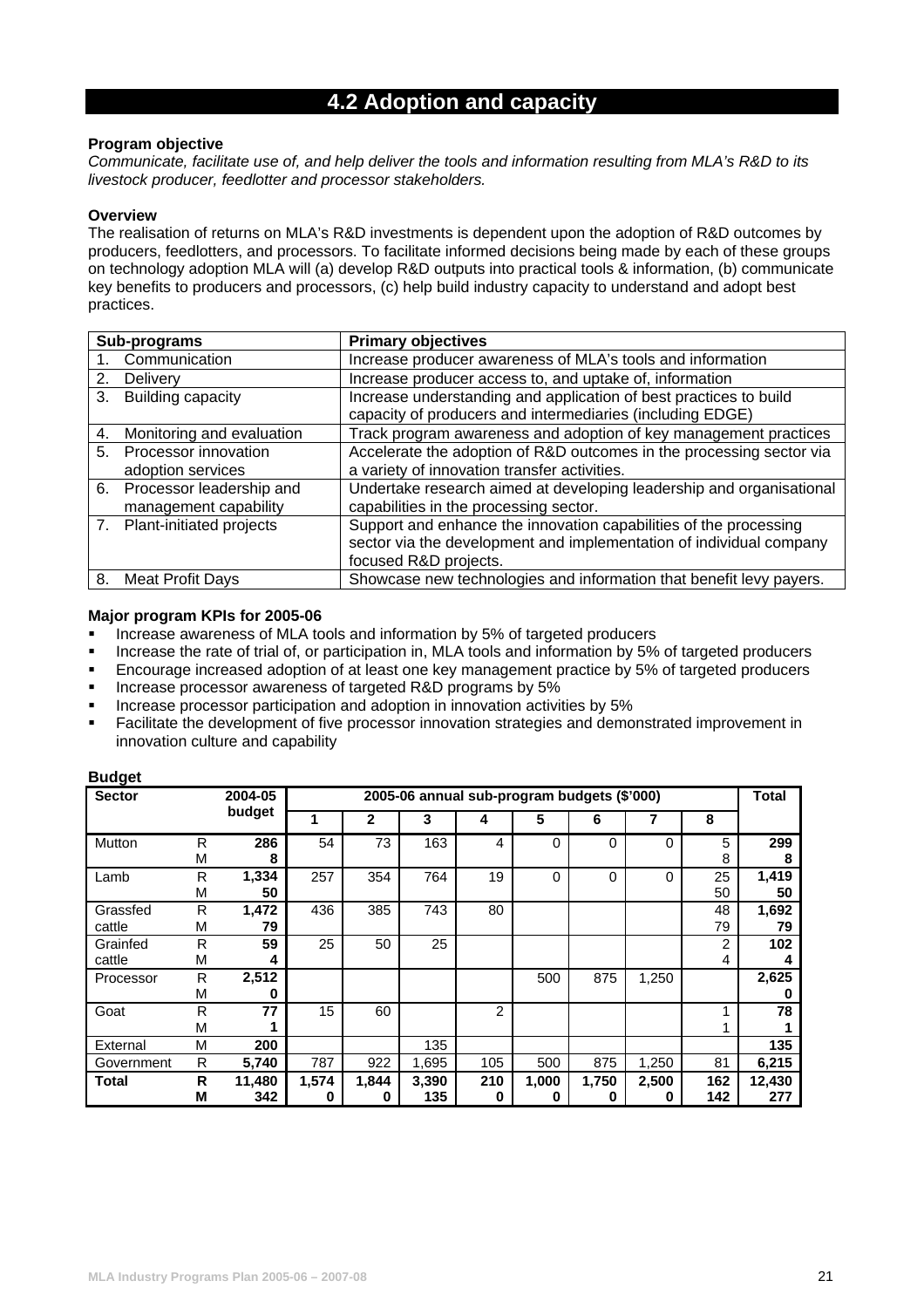# **4.3 Supply chain management**

# **Program objective**

*Assist the Australian red meat industry to achieve world leadership in supply chain management (SCM) by:* 

- *Enhancing social, environmental and food safety systems;*
- *Improving product quality and consumer responsiveness; and*
- *Increasing through chain efficiency and lowering cost of production.*

### **Overview**

There are two ways that businesses can position themselves in a market place, either cost competitive or through product differentiation. The Australian red meat industry is shifting its focus from pricing to the value that a product can add and to do this successfully a new business approach and skill set are required.

Red meat businesses must cooperate and collaborate to provide a value added product at a competitive price. SCM is a discipline that captures the management of upstream and downstream relationships with suppliers and customers to deliver superior customer value at less cost to the supply chain as a whole.

The transfer of knowledge on best practice SCM to industry is the charter of the first subprogram. The second subprogram involves R&D on information and communication technologies that will assist the industry to capture and provide the information required to enhance the performance of supply chains. MLA will assist red meat supply chains to implement and/or apply best practice SCM and/or ebusiness systems to develop and deliver differentiated products to the consumer in sub-program 3. Projects in this area will be funded through the partnership program. The final subprogram will involve implementation of strategic adoption strategies for SCM initiatives.

|    | Sub-programs             | <b>Primary objectives</b>                                                     |
|----|--------------------------|-------------------------------------------------------------------------------|
|    | Building capacity and    | Enhance the industry's competency and capability to implement world's best    |
|    | best practice            | practice SCM through review, research, training and communication.            |
|    | 2. Enabling technologies | The development and application of new enabling technology platforms and      |
|    | and systems              | the application of SCM focused systems.                                       |
| 3. | Innovation on SCM        | Increase the level of innovation within supply chains through partnering with |
|    | practices                | business or supply chains to implement specific projects, particularly to     |
|    |                          | increase production efficiency, quality, food safety, and environmental       |
|    |                          | performance of supply chains.                                                 |
|    | Strategic adoption       | Monitoring benefits obtained from the implementation of strategic adoption    |
|    |                          | strategies for SCM outputs by using qualitative & quantitative measurement.   |

### **Major program KPIs for 2005-06**

- Improve industry awareness of supply chain opportunities arising from R&D through a whole of industry lamb convention, and through a processors and retailer lamb and sheepmeats R&D updates workshop.
- **IMPLEM** Implement an R&D program for intensive feeding and finishing systems in lamb and sheepmeats.
- Work with industry to implement the outcomes of commercial cuts SMEQ R&D.
- Work with industry and R&D partners to establish R&D into use of e-technology in supply chain management and optimisation for lamb and sheepmeats.
- The e-business strategy (sub-program 2) is endorsed by industry.
- At least six best practice SCM program outputs are disseminated to industry.
- Adoption of best practice SCM technologies demonstrate a reduction of production costs by a sustainable 10% or greater and the overall potential industry benefit is determined and communicated to industry.
- Project outcomes demonstrate at least a 5% increase in recognised best practice supply chain attributes, eg over the hooks, performance feedback, compliance with specifications, etc.

| Duuyet<br><b>Sector</b> |   | 2004-05 | 2005-06 annual sub-program budgets (\$'000) | <b>Total</b> |     |       |
|-------------------------|---|---------|---------------------------------------------|--------------|-----|-------|
|                         |   | budget  |                                             |              |     |       |
| Mutton                  | R | 176     | 57                                          | 55           | 53  | 165   |
| Lamb                    | R | 1,161   | 340                                         | 336          | 184 | 860   |
| Grassfed<br>cattle      | R | 272     | 94                                          | 92           | 85  | 271   |
| Grainfed cattle         | R | 44      | 15                                          | 14           | 14  | 43    |
| Government              | R | 1,653   | 506                                         | 497          | 336 | 1,339 |
| <b>Total</b>            | R | 3,306   | 1,012                                       | 994          | 672 | 2,678 |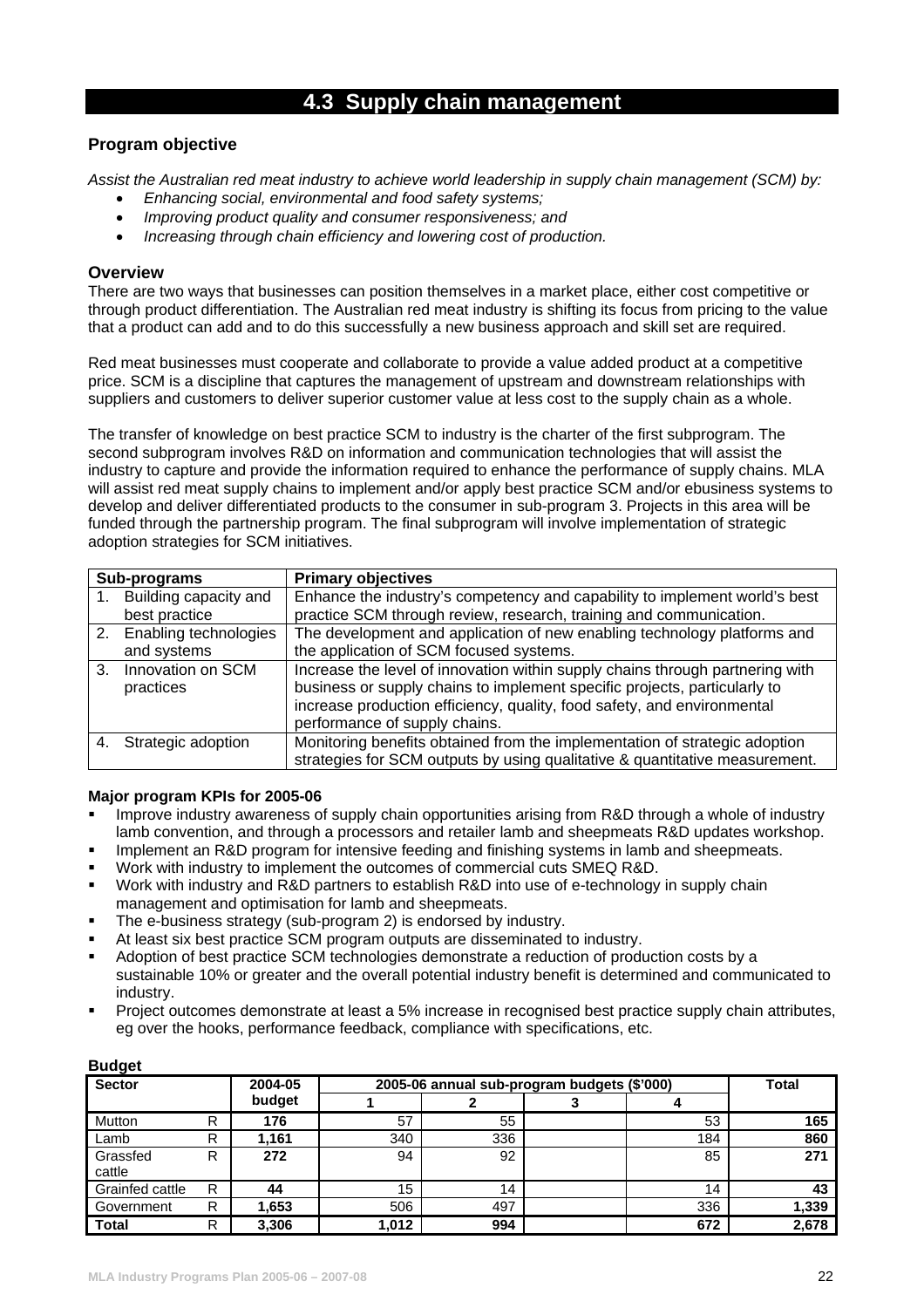# **4.4 Market Information**

# **Overriding program objective**

*Ensure the provision of effective, targeted market information, which adequately meets stakeholder needs.* 

# **Overview**

Being able to draw upon a solid foundation of market information is an essential component of effective industry planning, of market access negotiations, of successful marketing programs and in formulating beneficial industry policies. On behalf of industry, MLA maintains a 'warehouse' of data and makes this data available for industry analysis.

Accurate, reliable and timely market intelligence is also vital to the profitability of Australian cattle and sheepmeat producers and meat processors. Market information sub-programs are directed at disseminating market intelligence or providing sector specific information services.

|    | Sub-programs              | <b>Primary objectives</b>                                                      |
|----|---------------------------|--------------------------------------------------------------------------------|
|    | Database maintenance      | To consolidate, extend and improve the MLA database as a national              |
|    | and access                | reference point for meat and livestock statistics.                             |
| 2. | Competitor analysis       | To analyse the position of existing and potential competitors, with particular |
|    |                           | emphasis on the US, South America (beef) and New Zealand (sheepmeat).          |
| 3. | Industry surveys          | To produce information on the performance of livestock grazing, feedlot,       |
|    |                           | co-product, foodservice and retail sectors.                                    |
|    | 4. Market intelligence    | To analyse and forecast market developments and improve information            |
|    | services                  | systems to meet the needs of business and industry.                            |
|    | 5. Cattle futures         | To work with the Sydney Futures Exchange to move the futures contract          |
|    |                           | for young cattle towards commercial viability and to educate cattle            |
|    |                           | producers and others on its use.                                               |
| 6. | <b>National Livestock</b> | To maintain and improve livestock market reporting, including collection of    |
|    | <b>Reporting Service</b>  | livestock and co-products prices and slaughter numbers.                        |

#### **Major program KPIs for 2005-06**

- Produce and distribute NLRS reports and publications according to stakeholder service standards
- Continue to maintain high approval ratings by subscribers for flagship publications such as Meat &
- Livestock Weekly (81% of subscribers rated M&LW as higher than other publications in last survey).
- Continue to be the first port of call for market information for the industry.

| <b>Sector</b> |   | 2004-05 |     | 2004-05 annual sub-program budgets (\$'000) |     |     |     |       |       |
|---------------|---|---------|-----|---------------------------------------------|-----|-----|-----|-------|-------|
|               |   | budget  | -1  | $\mathbf{2}$                                | 3   | 4   | 5   | 6     |       |
| Mutton        | R | 33      | 3   | 2                                           | 21  | 6   |     |       | 32    |
|               | М | 63      | 5   |                                             |     | 17  |     | 42    | 64    |
| Lamb          | R | 183     | 14  | 10                                          | 128 | 39  |     |       | 191   |
|               | М | 359     | 30  |                                             |     | 101 |     | 237   | 368   |
| Grassfed      | R | 583     | 32  | 58                                          | 235 | 93  | 156 |       | 574   |
| cattle        | м | 883     | 51  |                                             |     | 249 | 43  | 605   | 948   |
| Grainfed      | R | 53      | 3   | 5                                           | 22  | 10  | 15  |       | 55    |
| cattle        | М | 76      | 5   |                                             |     | 29  | 5   | 46    | 85    |
| Processor     | R | 60      | 60  |                                             |     |     |     |       | 60    |
|               | M | 113     | 113 |                                             |     |     |     |       | 113   |
| Goat          | R | 4       | 4   |                                             |     |     |     |       |       |
|               | м | 6       | 6   |                                             |     |     |     |       | 6     |
| External      | M | 892     |     |                                             |     | 60  | 50  | 700   | 810   |
| Government    | R | 916     | 116 | 75                                          | 406 | 148 | 171 | 0     | 916   |
| <b>Total</b>  | R | 1,832   | 232 | 150                                         | 812 | 296 | 342 | 0     | 1,832 |
|               | М | 2,392   | 210 | 0                                           | 0   | 456 | 98  | 1,630 | 2,394 |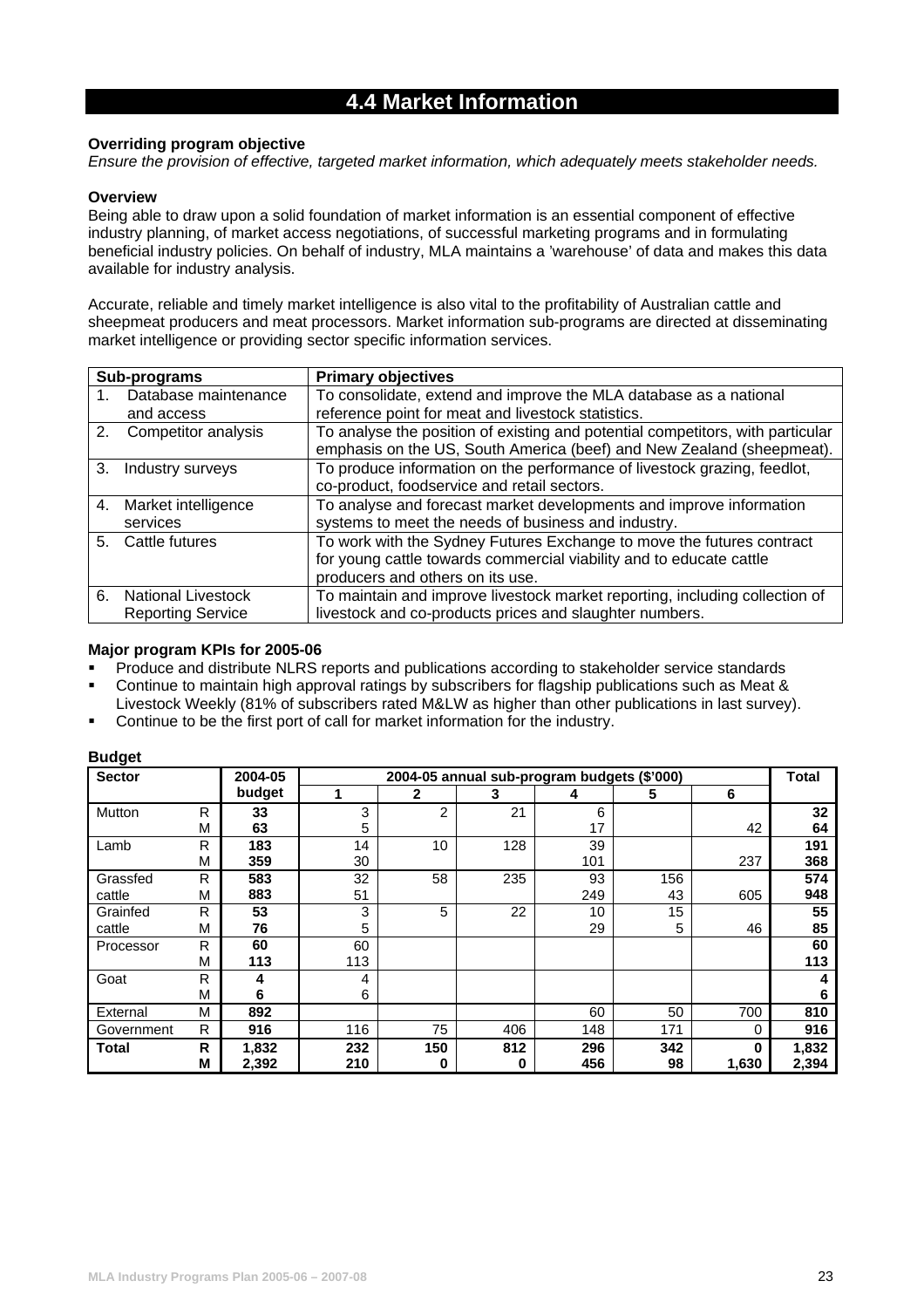# **5. Strategic research and development program**

### **Program objective**

*Develop basic and emerging technologies to improve the productivity, profitability and sustainability of the red meat industry.* 

### **Overview**

This program is an investment in the long-term future of Australia's meat and livestock industry. It invests in opportunities provided by scientific breakthroughs in other fields and directs these to industry improvement as well as basic scientific investigation into animal disease issues affecting the industry. It specifically targets the development of post-graduate scientists in disciplines required for future industry development.

The program will work to achieve the following key outcomes:

- support long-term, basic research;
- accelerate the introduction of new ideas and technologies; and
- develop and support post-graduate training of scientists and advisory personnel to meet future livestock industry needs.

| Sub-programs                                   | <b>Primary Objectives</b>                                                                                                                                                                                                                                                                                                                                                                                                                                                                                                                                                                                                                                                                                              |
|------------------------------------------------|------------------------------------------------------------------------------------------------------------------------------------------------------------------------------------------------------------------------------------------------------------------------------------------------------------------------------------------------------------------------------------------------------------------------------------------------------------------------------------------------------------------------------------------------------------------------------------------------------------------------------------------------------------------------------------------------------------------------|
| 1. New technologies for<br>on-farm application | Implement new science programs with potential to improve the competitive<br>position of Australia's livestock industries. These new science programs<br>will provide tools from a portfolio of investments in the following areas:<br>Host resistance to parasites and disease in sheep and cattle<br>Muscle and fat development in sheep and cattle<br>Increase number of lambs weaned<br>п<br>Novel traits in grasses and legumes that confer environmental and<br>animal production advantage<br>Johne's disease pathogenesis and immunology<br>Studies of intestinal parasites to identify new treatments<br>New methods for vaccination of livestock<br>Biology of soil organisms under perennial pasture systems |
| Meat quality science<br>2.<br>and technology   | MLA has successfully developed a series of new electronic meat process<br>systems that are significantly enhancing meat quality and related<br>processing efficiencies. This sub-program provides the basic strategic<br>research to underpin the longer-term development of the technology<br>particularly in the areas of biochemistry and animal physiology.                                                                                                                                                                                                                                                                                                                                                        |
| Scientist training<br>3.                       | Increase the number of post-graduates trained in disciplines that support<br>R&D and innovation for the livestock industries. Initiate a targeted post-<br>doctoral fellowship program.                                                                                                                                                                                                                                                                                                                                                                                                                                                                                                                                |

### **Major program KPIs for 2005-06**

- Establish major ovine genotyping capability
- Commercialise at least one new gene marker for beef cattle
- Roll out MLA Rainfall and Pasture Outlook Tool across southern Australia
- Variability in lamb eating quality significantly improved
- Processing sector demonstrates significant efficiencies arising from adoption of CPMS technologies
- Conduct annual MLA postgraduate student workshop
- Initiate a targeted post-doctoral fellowship program
- Greater than 60% of industry processing capacity using CPMS technologies

| <b>Sector</b><br>2004-05 |   |               | 2005-06 annual sub program budgets (\$'000s) | Total |     |       |
|--------------------------|---|---------------|----------------------------------------------|-------|-----|-------|
|                          |   | <b>Budget</b> |                                              |       |     |       |
| Mutton                   | R | 820           | 773                                          | 70    | 94  | 937   |
| Lamb                     | R | 2,180         | 1,638                                        | 180   | 127 | 1,945 |
| Grassfed                 | R | 650           | 635                                          | 75    | 250 | 960   |
| cattle                   |   |               |                                              |       |     |       |
| Processor                | R | 160           | 100                                          | 160   | 0   | 260   |
| External                 | м | 2,320         | 2,795                                        |       |     | 2,795 |
| Government               | R | 3,810         | 3,146                                        | 485   | 471 | 4,102 |
| <b>Total</b>             | R | 7,620         | 6,942                                        | 970   | 942 | 8,204 |
|                          | М | 2,320         | 2,795                                        |       | 0   | 2,795 |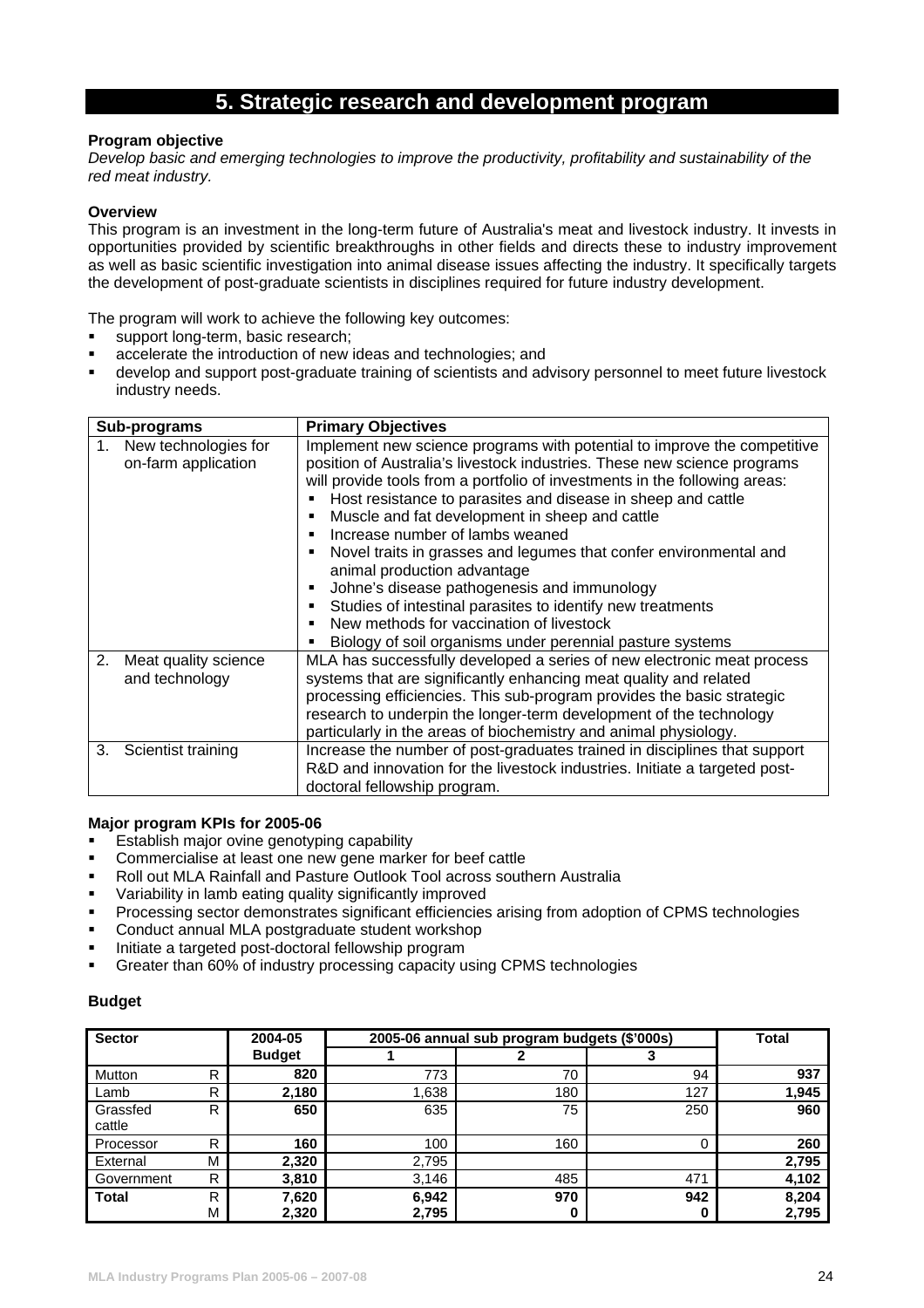# **Industry and corporate communication**

# **Program objective**

*Increase the awareness and value of MLA activities through effective communication.* 

### **Overview**

The communication strategy ensures that all key stakeholders are aware of the programs undertaken by MLA and their potential benefits to industry, through the development and delivery of a range of products, services and delivery strategies. The communication strategy also aims to proactively engage stakeholders and, where appropriate, create advocates.

|               | Sub-programs                       | <b>Primary objectives</b>                                                                                                                                                                                                                                         |
|---------------|------------------------------------|-------------------------------------------------------------------------------------------------------------------------------------------------------------------------------------------------------------------------------------------------------------------|
|               | Create awareness                   | Using the media, mla.com.au and targeted awareness campaigns to<br>increase stakeholder awareness of MLA and the range of activities MLA<br>undertakes.                                                                                                           |
| $\mathcal{P}$ | Demonstrate relevance<br>and value | Demonstrate the relevance and value of MLA and its activities as they<br>relate to and benefit specific stakeholder segments. This will be done<br>through channels such as the membership hotline, the AGM,<br>mlaPrograzier and issues management in the media. |
| 3.            | Proactively engage                 | Engage stakeholders through vehicles such as events, briefings and<br>meetings which provide the opportunity for two way communication<br>between MLA and its stakeholders.                                                                                       |
|               | Create advocates                   | Build advocates to assist in the delivery and extension of the outputs from<br>MLA programs.                                                                                                                                                                      |

### **Major program KPIs for 2005-06**

- Increase in member awareness of MLA activities and programs by three percentage points to 96% by 2008
- Increase in MLA membership to 35,000
- Increase in number of MLA members saying they get value from MLA by five percentage points to 75% by 2008

| -- 9 - -<br><b>Sector</b> |   | 2004-05 |     |       | 2005-06 annual sub-program budgets (\$'000) |     | <b>Total</b> |
|---------------------------|---|---------|-----|-------|---------------------------------------------|-----|--------------|
|                           |   | budget  |     | 2     | 3                                           | 4   |              |
| Mutton                    | R | 44      | ⇁   | 31    | 4                                           | 4   | 46           |
|                           | M | 74      | 11  | 51    | 6                                           |     | 75           |
| Lamb                      | R | 269     | 39  | 182   | 22                                          | 24  | 267          |
|                           | M | 450     | 64  | 302   | 37                                          | 40  | 443          |
| Grassfed                  | R | 428     | 71  | 335   | 41                                          | 44  | 491          |
| cattle                    | M | 715     | 118 | 556   | 68                                          | 73  | 816          |
| Grainfed                  | R | 24      | 4   | 18    | 2                                           | 2   | 26           |
| cattle                    | M | 39      | 6   | 29    | 4                                           | 4   | 43           |
| Processor                 | R | 11      |     |       |                                             | 11  | 11           |
|                           | M | 39      |     |       |                                             | 39  | 39           |
| Goat                      | R | 5       |     | 3     |                                             |     |              |
|                           | M |         |     |       |                                             |     |              |
| External                  | M | 0       |     | 1,364 |                                             |     | 1,364        |
| Government                | R | 781     | 122 | 568   | 70                                          | 85  | 845          |
| <b>Total</b>              | R | 1,562   | 244 | 1,136 | 139                                         | 170 | 1,690        |
|                           | M | 1,325   | 200 | 2,309 | 115                                         | 164 | 2,787        |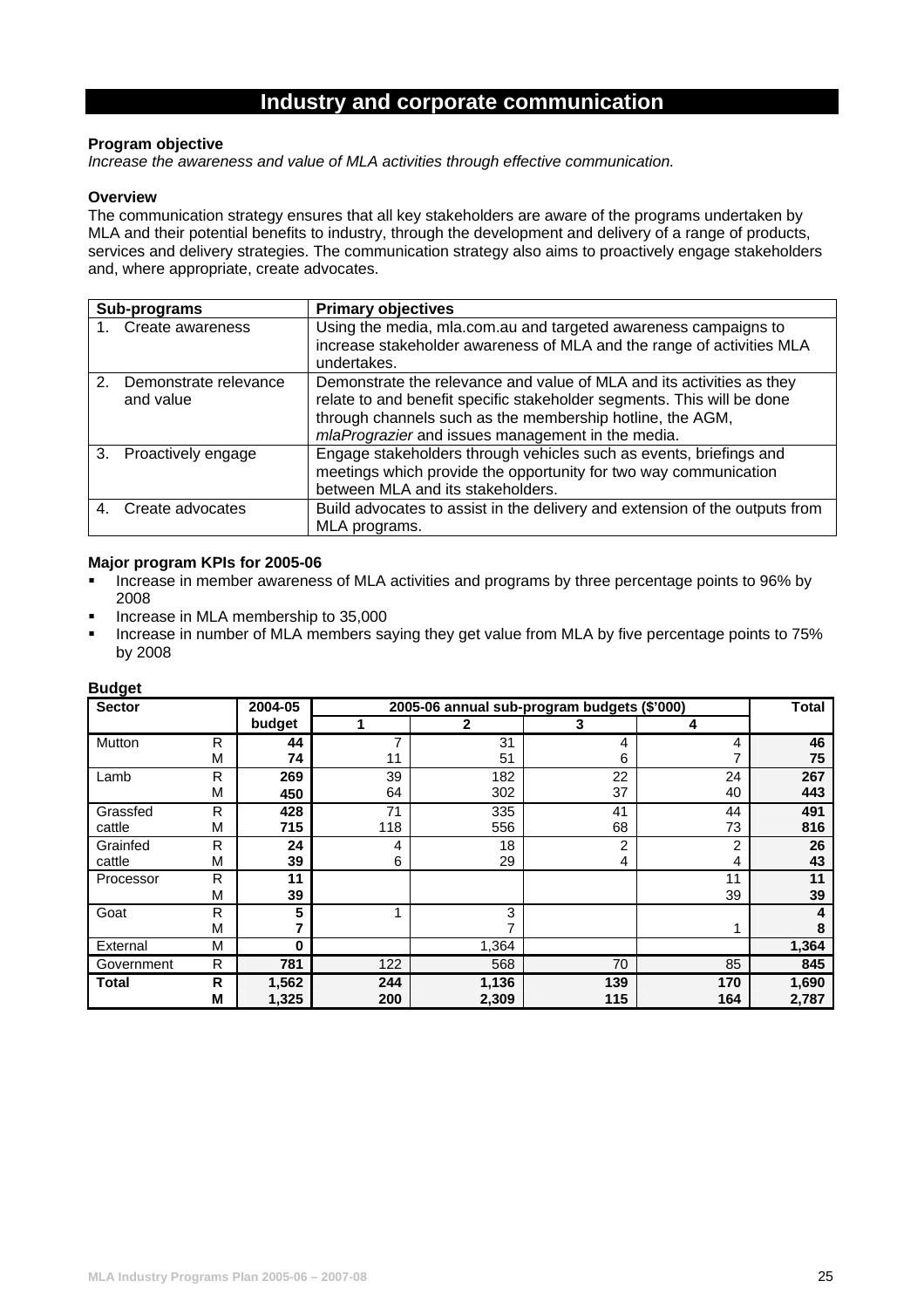# **AUS-MEAT**

#### **Overview**

AUS-MEAT is an independent company limited by guarantee and jointly owned by AMPC and MLA. The board is made up of two members from each of these organisations and an independent chairman. The funding reflected below is only that injected by MLA, with the AMPC making its contribution directly to AUS-MEAT.

AUS-MEAT operations are split into two areas, the standards division and the services division.

Industry levy funding is only sought to underwrite the costs of the standards division. All costs incurred by the services division have to be met from revenues and from previous industry transition capitalisation. The services division is on target to be self-funding, as per the original business plan.

| <b>Sector</b>   |   | 2004-05 | 2005-06 annual sub-program budgets (\$'000) | <b>Total</b> |
|-----------------|---|---------|---------------------------------------------|--------------|
|                 |   | budget  |                                             |              |
| Mutton          | M | 94      | 94                                          | 94           |
| Lamb            | M | 39      | 39                                          | 39           |
| Grassfed cattle | M | 475     | 453                                         | 453          |
| Grainfed cattle | M | 42      | 64                                          | 64           |
| <b>Total</b>    | M | 650     | 650                                         | 650          |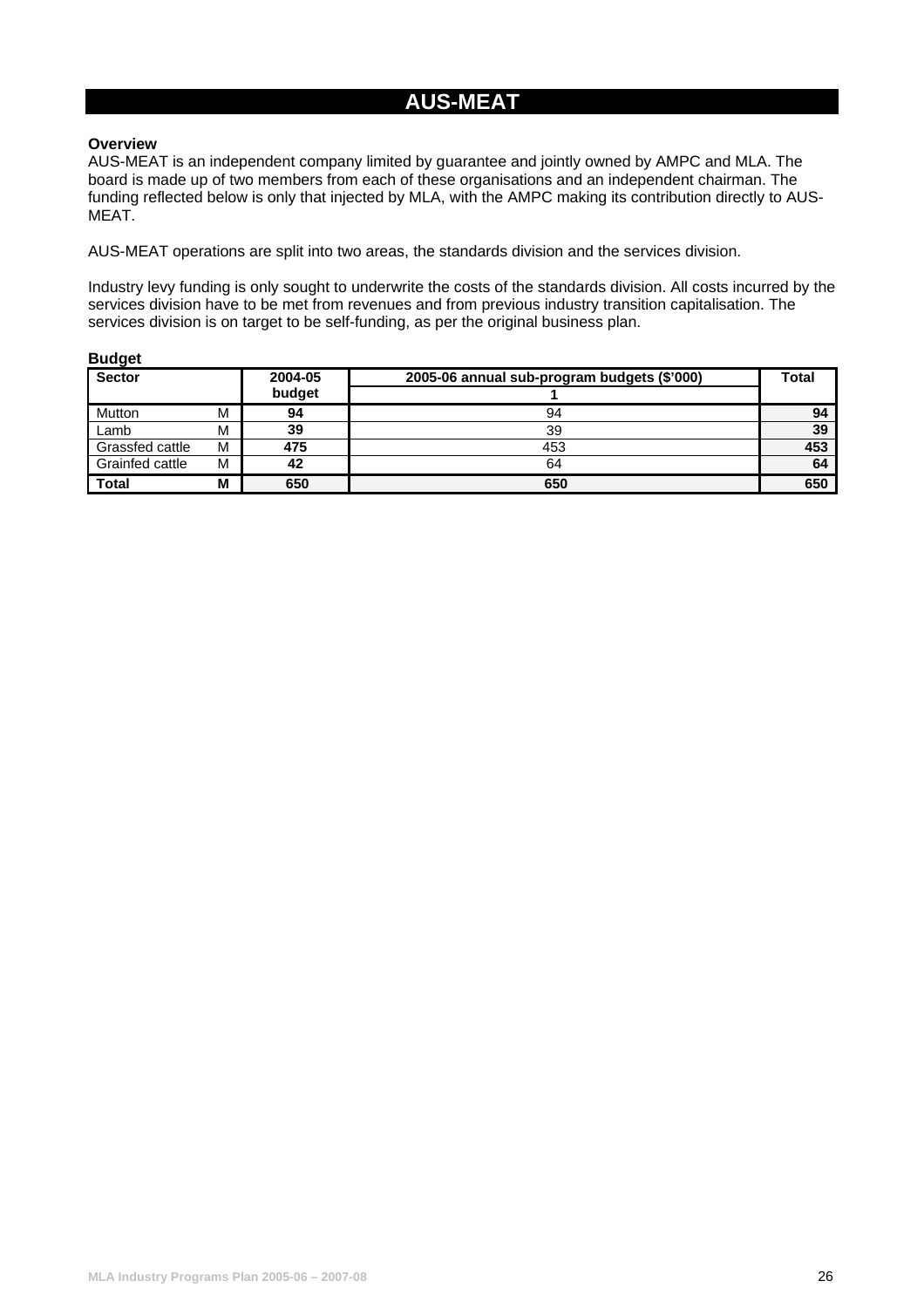# **Live export standards**

# **Program objective**

*Underpin a sustainable live export trade with whole-of-chain risk management and QA, ensuring acceptable risk of high mortality incidents.* 

### **Overview**

Following the Cormo Express incident, and the Keniry Report, government has legislated major reforms to animal welfare standards underpinning the live trade. However, to ensure an acceptable level of risk of a high mortality incident requires the introduction of whole-of-chain risk management systems by all involved in the trade. This program aims to provide the tools and training for the industry to ensure they have the systems in place to meet standards, and to manage risks, thereby reducing the threat to the trade from unacceptable voyage outcomes.

| Sub-programs |                   | <b>Primary objectives</b>                                           |
|--------------|-------------------|---------------------------------------------------------------------|
|              | Risk management   | Major exporters adopt enhanced, whole-of-chain risk management      |
|              |                   | processes.                                                          |
|              | Industry services | All exporters have standards management and compliance arrangements |
|              |                   | in place and operating efficiently and effectively.                 |

# **Major program KPIs for 2005-06**

- **Minimal to zero level of high mortality incidents**
- Average cattle mortalities under 0.1%, and average sheep mortalities under 1.0%
- Consignment management plan process implemented effectively by all exporters
- Top 5 exporters adopt enhanced risk management processes

| <b>Sector</b>      |   | 2004-05 | 2005-06 annual sub-program budgets (\$'000) | <b>Total</b> |     |
|--------------------|---|---------|---------------------------------------------|--------------|-----|
|                    |   | budget  |                                             |              |     |
| Mutton             | M | 41      | 15                                          | 25           | 40  |
| Lamb               | м | 40      | 13                                          | 20           | 33  |
| Grassfed<br>cattle | M | 119     | 25                                          | 35           | 60  |
| Live exporter      | M | 200     | 63                                          | 70           | 133 |
| <b>Total</b>       | M | 400     | 116                                         | 150          | 266 |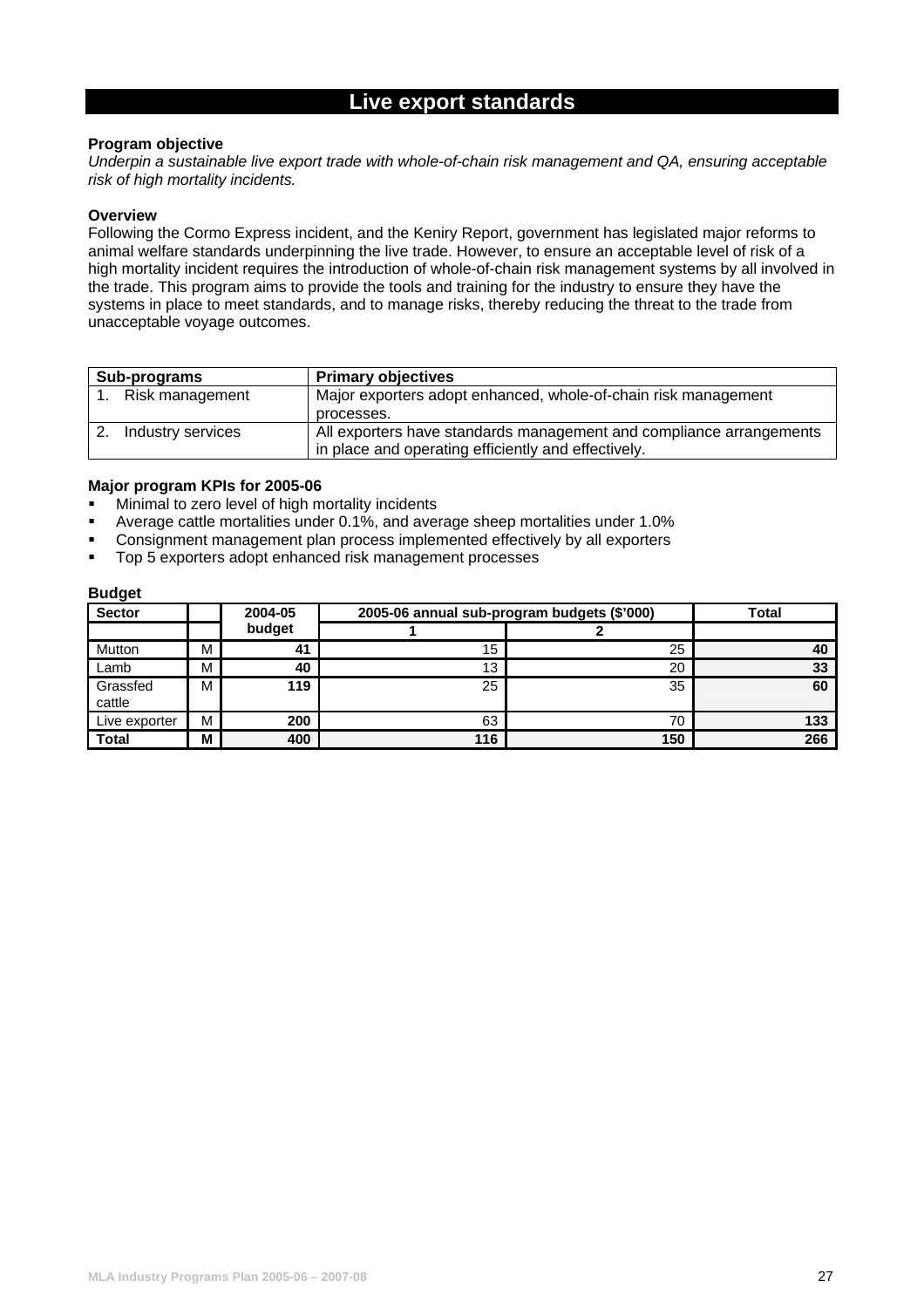# **Research and development partnerships**

### **Program objective**

*To significantly increase the level of investment in R&D by the red meat industry and increase the innovation culture and capability of individual enterprises and the industry as a whole.* 

### **Overview**

MLA's fully-owned subsidiary, MLA Donor Company Limited, provides a vehicle for attracting commercial investment in innovation from individual enterprises. Since its inception in 1999, the R&D partnership program has approved in excess of 180 projects with a total budget greater than \$76 million.

The program has continued to evolve with support and engagement from all sectors. The portfolio of projects is diverse and a significant number of successful commercialisation projects have been completed.

MLA provides support and services to R&D partners including:

- funding utilising available matching Commonwealth Government funds
- **project development**
- **PEDRICE THE SERVICES** Project management and technical services
- commercialisation and business services
- **facilitating industry uptake**

# **Major program KPIs for 2005-06**

- Effectively implement a balanced portfolio of R&D partnership projects across all industry sectors to meet target budget of \$19 million in innovation investment
- Demonstrate adoption by industry of partnership project outcomes with benefit/impact quantified
- Support the development of an innovation culture and capability for the industry through innovative research partnerships in targeted areas with of a minimum of five partner companies with demonstrable outcomes and benefits

| <b>Sector</b> | 2004-05 | 2005-06 annual sub-program budgets (\$'000) | Totall |
|---------------|---------|---------------------------------------------|--------|
|               | budget  |                                             |        |
| External      | 11.000  | 9.500                                       | 9.500  |
| Government R  | 11.000  | 9.500                                       | 9.500  |
| <b>Total</b>  | 22,000  | 19,000                                      | 19,000 |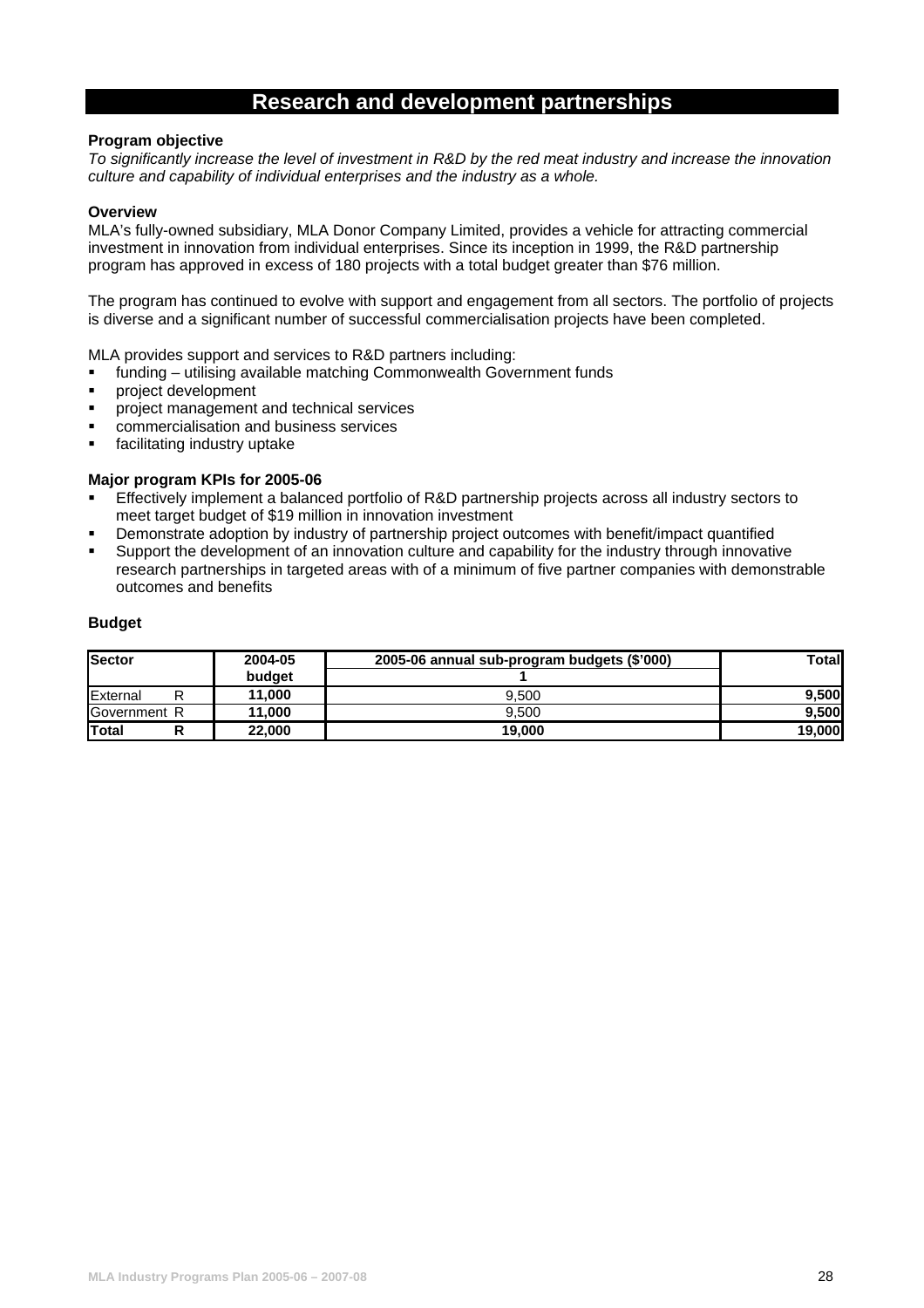# **Intellectual property management**

# **Overview**

Intellectual property has a commercial value.

MLA owns and manages industry intellectual property which involves the:

- **·** identification:
- **review;**
- protection (patents, trade marks, registered designs, copy right and confidential information);
- $\overline{\phantom{a}}$  recording;
- licensing; and
- **EXECT** monitoring performance and infringements of intellectual property assets and liabilities.

The objective is to ensure that IP assets are exploited to their full potential for the benefit of industry and the liabilities are limited by managing risks.

| <b>Sector</b>   |   | 2004-05<br>budget | 2005-06 annual sub-program budgets (\$'000) | <b>Total</b> |
|-----------------|---|-------------------|---------------------------------------------|--------------|
| Mutton          | R |                   |                                             |              |
| Lamb            | R | 12                | 12                                          | 12           |
| Grassfed cattle | R | 35                | 35                                          | 35           |
| Grainfed cattle | R |                   |                                             |              |
| Processors      | R | 55                | 55                                          | 55           |
| Government      | R | 110               | 110                                         | 110          |
| <b>Total</b>    | R | 220               | 220                                         | 220          |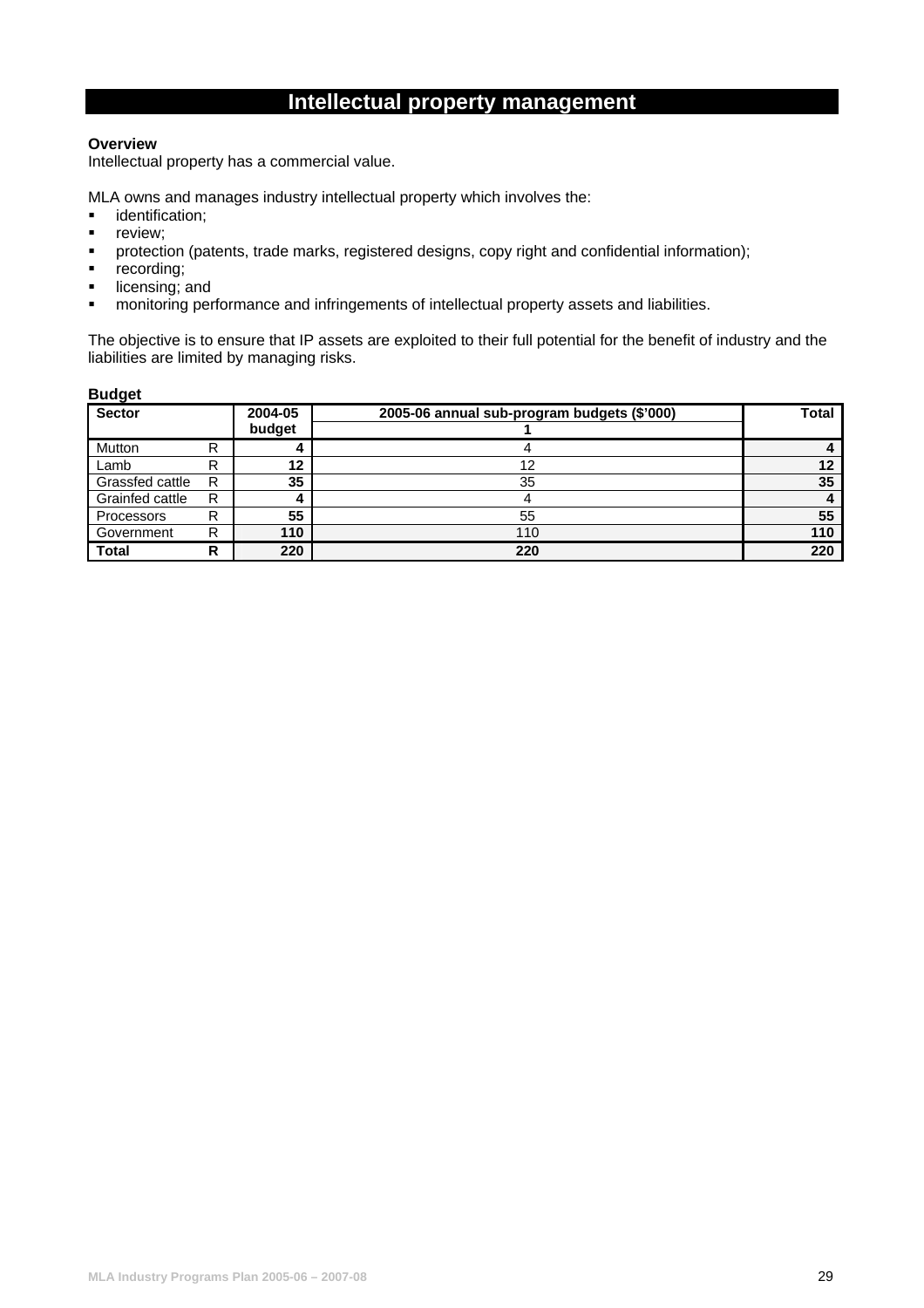# **Corporate services**

### **Program objective**

*The provision of support services and accurate, timely and meaningful information for management and stakeholders.* 

### **Overview**

Encompassing the board, the executive, finance, legal, human resources, information technology and other MLA funded initiatives, the Corporate Services business unit provides support services, risk management, governance and financial reporting functions to management and stakeholders as well as ensuring compliance with statutory and other corporate obligations.

|    | Sub-programs                                   | <b>Primary objectives</b>                                                                                                                                                                                                    |  |  |  |  |  |  |  |  |
|----|------------------------------------------------|------------------------------------------------------------------------------------------------------------------------------------------------------------------------------------------------------------------------------|--|--|--|--|--|--|--|--|
|    | Board and executive team                       | The board and executive team oversee and determine<br>policies consistent with industry imperatives and exercise<br>direction and governance over resources and the way in<br>which strategies are implemented.              |  |  |  |  |  |  |  |  |
| 2. | Finance and legal                              | The provision of accurate, timely and meaningful<br>information to management and stakeholders, managing<br>risks and ensuring financial controls are in place while<br>effectively supporting operations.                   |  |  |  |  |  |  |  |  |
| 3. | Human resources and administration             | Provide services throughout the employment life-cycle to<br>realise the full potential of our human resources to deliver<br>value to the industry.                                                                           |  |  |  |  |  |  |  |  |
| 4. | Information technology and library<br>services | Provide infrastructure, applications and applications support<br>to facilitate the pursuit and realisation of organisational<br>strategic objectives.                                                                        |  |  |  |  |  |  |  |  |
| 5. | Undistributed costs                            | Cover costs that relate to the company as a whole, but<br>which are not distributed to the key programs. They include<br>insurance, repairs and maintenance, depreciation, member<br>registry costs.                         |  |  |  |  |  |  |  |  |
| 6. | Corporate development                          | Programs relating to corporate development, including<br>reviews of management information systems, corporate<br>strategy and training. These programs are funded through<br>external income, predominantly interest income. |  |  |  |  |  |  |  |  |

# **Major program KPIs for 2005-06**

- Strengthen our stakeholder service culture
- Clean audit report received
- **•** Development and implementation of MLA's system plan

| - ت<br><b>Sector</b> |   | 2004-05 | 2005-06 annual sub-program budgets (\$'000) |     |     |     |                 |     |       |  |  |  |  |  |
|----------------------|---|---------|---------------------------------------------|-----|-----|-----|-----------------|-----|-------|--|--|--|--|--|
|                      |   | budget  |                                             | 2   | 3   |     | 5               | 6   |       |  |  |  |  |  |
| Mutton               | R | 80      | 21                                          | 15  | 9   | 22  |                 |     | 67    |  |  |  |  |  |
|                      | M | 136     | 49                                          | 35  | 21  | 52  |                 |     | 158   |  |  |  |  |  |
| Lamb                 | R | 490     | 123                                         | 88  | 54  | 131 | 4               |     | 399   |  |  |  |  |  |
|                      | M | 822     | 290                                         | 206 | 127 | 307 | 9               |     | 939   |  |  |  |  |  |
| Grassfed             | R | 731     | 212                                         | 151 | 93  | 224 | 6               |     | 686   |  |  |  |  |  |
| cattle               | M | 1,216   | 498                                         | 354 | 218 | 527 | 15 <sub>1</sub> |     | 1,612 |  |  |  |  |  |
| Grainfed             | R | 92      | 30                                          | 21  | 13  | 32  |                 |     | 97    |  |  |  |  |  |
| cattle               | M | 155     | 70                                          | 50  | 31  | 75  | 2               |     | 228   |  |  |  |  |  |
| Goat                 | R | 9       | 2                                           | 2   |     | 3   |                 |     | 8     |  |  |  |  |  |
|                      | M | 14      | 6                                           | 4   | 2   | 6   |                 |     | 18    |  |  |  |  |  |
| External             | M | 2,000   |                                             |     |     |     | 1,650           | 350 | 2,000 |  |  |  |  |  |
| Government           | R | 1,402   | 389                                         | 276 | 170 | 411 | 11              | 0   | 1,257 |  |  |  |  |  |
| <b>Total</b>         | R | 2,804   | 777                                         | 552 | 340 | 823 | 23              |     | 2,515 |  |  |  |  |  |
|                      | M | 4,343   | 913                                         | 648 | 400 | 966 | 1,677           | 350 | 4,954 |  |  |  |  |  |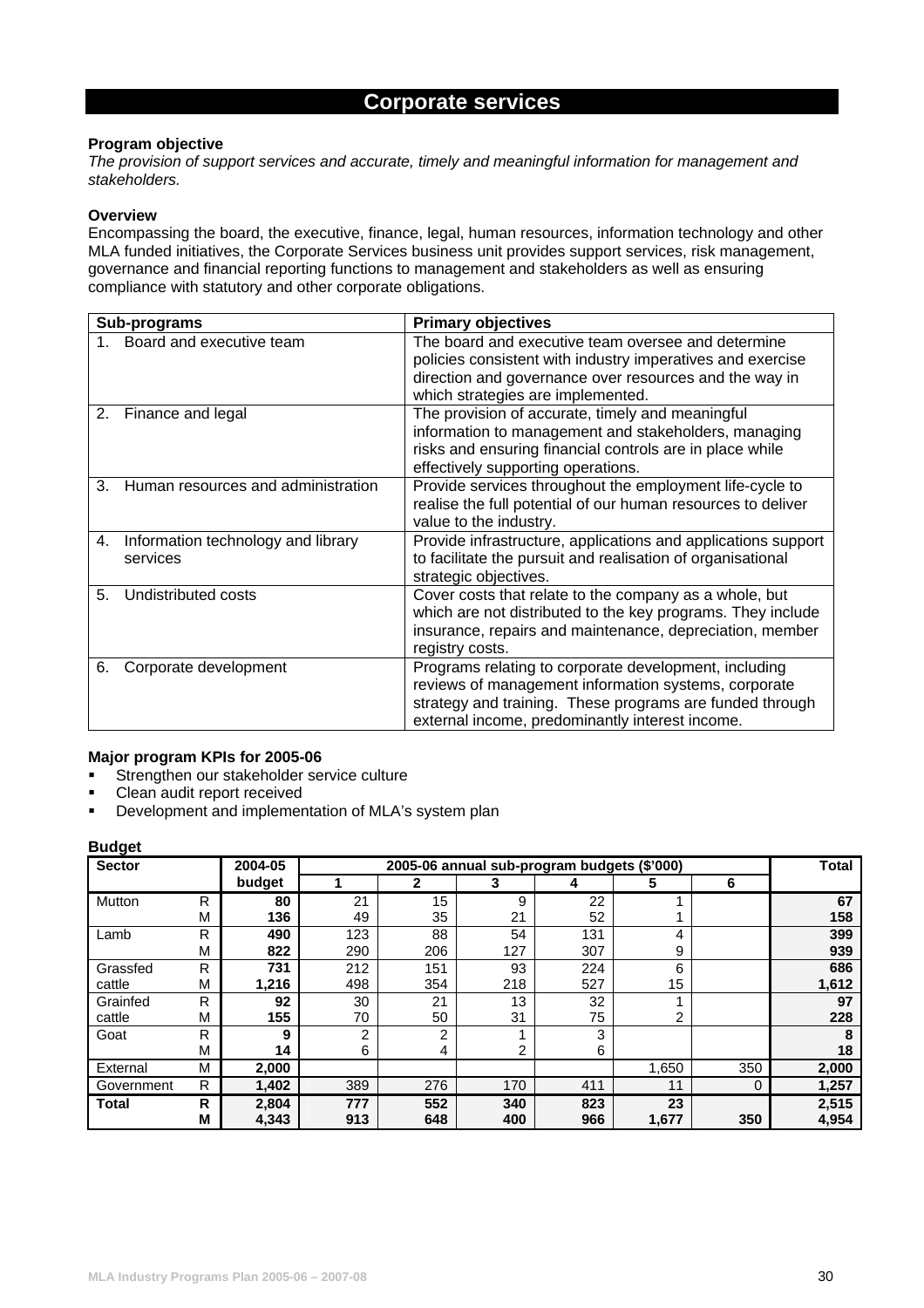# **Goat industry programs**

MLA's on-farm goat research and development and marketing program aims to provide tools to increase the sustainability of goat producers and their supply chain partners. It supports the vision of the *Goat meat industry strategic plan 2003-04 to 2005-06*.

The program will work to achieve the following key outcomes:

- **Increase the supply of goats for slaughter, improve on-farm productivity and reduce costs of production**
- Contribute significantly to natural resource management (NRM) outcomes from agriculture
- Exploit all potential markets for goat meat and co-products and deliver a safe and wholesome product that meets customer requirements
- **Enable learning and adoption of innovation and technology throughout the supply chain**

Since demand for goat meat is strong, the emphasis will be on improving the Australian goat industry's ability to meet demand through infrastructure support and supply side activities.

|    | Sub-programs                                      | <b>Primary objectives</b>                                                                                                                                                  |  |  |  |  |  |  |  |
|----|---------------------------------------------------|----------------------------------------------------------------------------------------------------------------------------------------------------------------------------|--|--|--|--|--|--|--|
|    | 1. Parasite control                               | Registration of controls for internal and external parasites that<br>affect goats (\$100,000).                                                                             |  |  |  |  |  |  |  |
| 2. | <b>EDGEnetwork training package</b><br>upgrade    | Produce a document to refer goat producers to EDGE courses<br>of relevance to them, and amend existing course material to<br>include goat specific information (\$30,000). |  |  |  |  |  |  |  |
|    | 3. Goat industry extension network<br>development | Coordinate and extend goat industry information and best<br>management practices to existing and potential goat<br>producers (\$100,000).                                  |  |  |  |  |  |  |  |
| 4. | 'Best practice' manual                            | Make available in hard copy, CD and WWW, a 'best practice'<br>manual on goat production (\$100,000).                                                                       |  |  |  |  |  |  |  |
| 5. | <b>PIRDs</b>                                      | Three PIRD projects (\$30,000).                                                                                                                                            |  |  |  |  |  |  |  |
| 6. | Goat industry research advisory<br>committee      | Operation of a goat industry research advisory committee<br>$(\$20,000).$                                                                                                  |  |  |  |  |  |  |  |
|    | 7. Domestic marketing                             | Develop profile of goat meat to the foodservice market at trade<br>events and restaurant promotions (\$31,000).                                                            |  |  |  |  |  |  |  |
| 8. | <b>Export marketing</b>                           | Marketing of goat meat in North America and Taiwan<br>(\$125,000).                                                                                                         |  |  |  |  |  |  |  |

### **Major program KPIs for 2005-06**

- **Establish a nationally coordinated goat extension network to promote and disseminate information on** goat management best practice
- Make goat specific training available to producers via the MLA EDGE*network* and other training providers
- Produce the goat best practice manual
- Identify and case study at least one goat specific supply chain alliance

Note: Goat industry program activities and expenditure are included various programs throughout this plan.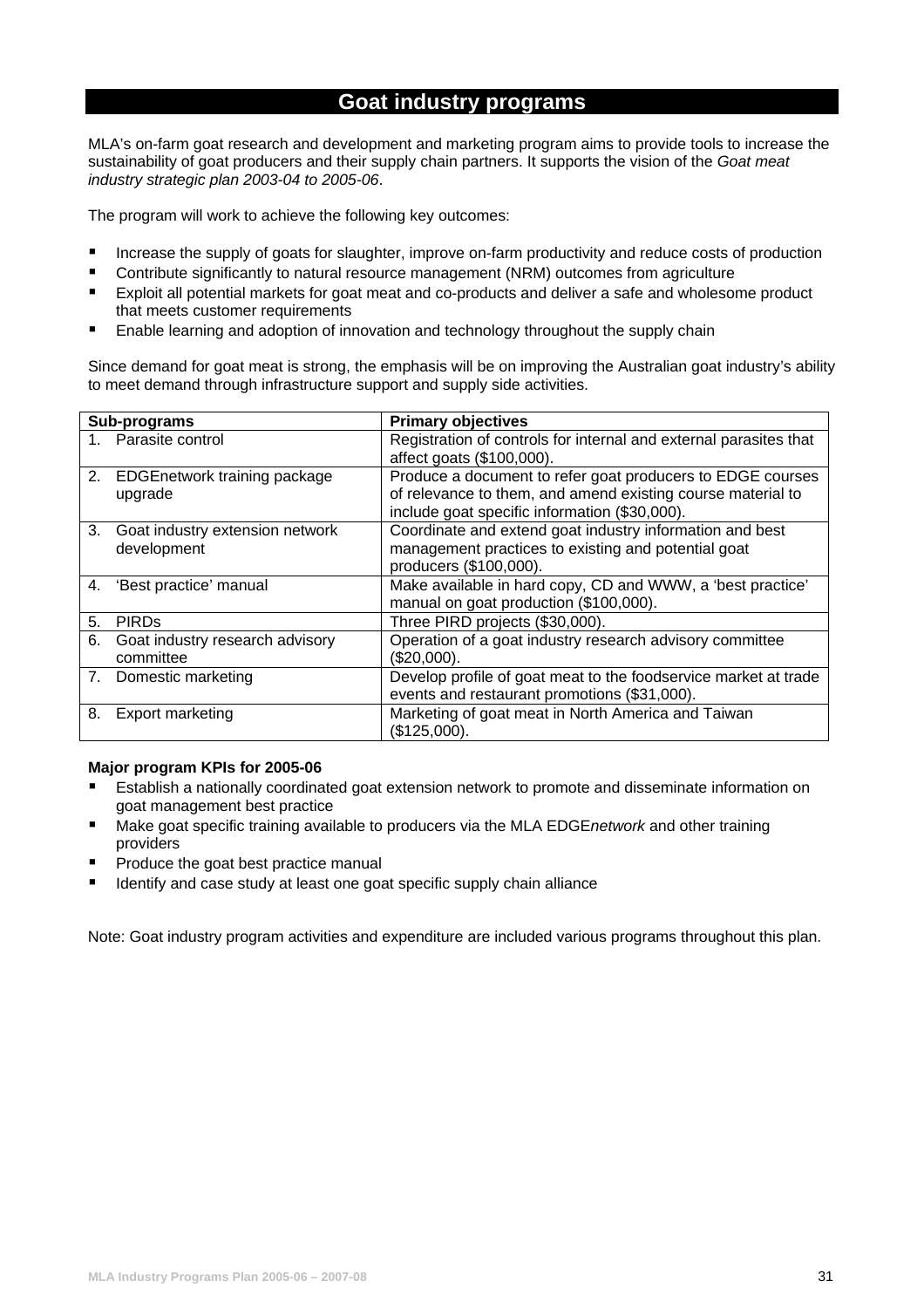# **Income commentary**

Projected MLA income for 2005-06 is \$151.5 million, an increase of \$6.438 million on budgeted income for 2004-05.

Changes in levy income, compared to actual income levels for 2004-05, are shown below:

| <b>Species</b>  |           | <b>R&amp;D</b> income |        | <b>Marketing income</b> |           |               |  |  |  |  |  |
|-----------------|-----------|-----------------------|--------|-------------------------|-----------|---------------|--|--|--|--|--|
|                 | 2005-06   | 2004-05               | %      | 2005-06                 | 2004-05   | $\frac{0}{2}$ |  |  |  |  |  |
|                 | forecast  | actuals               | change | forecast                | actuals   | change        |  |  |  |  |  |
| Mutton          | \$1.555m  | \$1.584m              | $-2\%$ | \$1.758m                | \$1.789m  | $-2%$         |  |  |  |  |  |
| Lamb            | \$6.493m  | \$6.700m              | $-3%$  | \$15.900m               | \$16.380m | $-3%$         |  |  |  |  |  |
| Grassfed cattle | \$10.971m | \$11.010m             | $0\%$  | \$27.666m               | \$27.113m | 2%            |  |  |  |  |  |
| Grainfed cattle | \$1.731m  | \$3.255m              | $-47%$ | \$3.548m                | \$3.933m  | $-10%$        |  |  |  |  |  |
| Goat            | \$0.154m  | \$0.165m              | $-7%$  | \$0.246m                | \$0.262m  | $-6%$         |  |  |  |  |  |

The following comments are made on these income forecasts:

Mutton transactions are anticipated to decrease slightly in the 2005-06 fiscal year, resulting in a minor decrease in mutton levy income.

Lamb income is dependent on both the number of lamb transactions and the price of lambs in these transactions. Recent rain in some of the lamb growing areas is expected to result in slightly lower lamb turnoff in 2005-06 with levies from this source falling marginally by \$687K.

The cattle income forecasts are very complicated and take account of the following factors: 2004-05 grain and grassfed income figures include a \$1.702m transfer from grass to grain as a result of previous errors in the allocation of cattle levies. Of the transfer amount, \$1.530m reflects allocation errors prior to 2004-05.

Changes have occurred in the amount of per unit grassfed levies being directed to MLA in 2004-05 and further changes will occur in 2005-06. In 2004-05, for about a nine-month period, MLA has been the recipient of an additional 17 cents of the cattle levy (due to a redirection of this levy amount from certain animal health programs). In 2005-06 MLA will be in receipt of this levy for only three months. Compared to 2004-05, the number of grassfed cattle transactions is expected to fall in 2005-06 (by 2.7%).